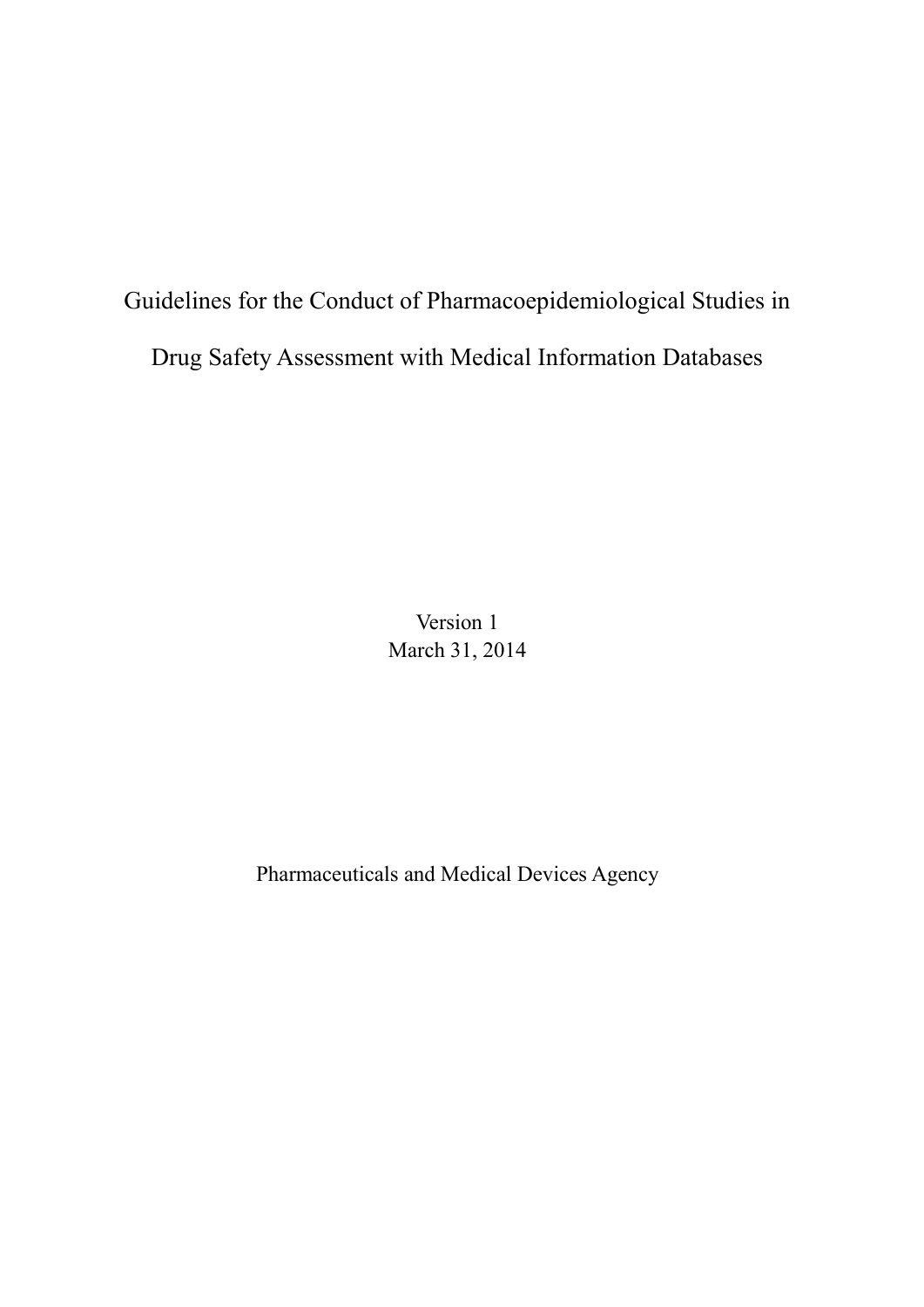## Contents

| 1. |                    |                                                                                      |    |
|----|--------------------|--------------------------------------------------------------------------------------|----|
|    | $\left( l\right)$  |                                                                                      |    |
|    | (2)                |                                                                                      |    |
|    | (3)                |                                                                                      |    |
|    | (4)                |                                                                                      |    |
| 2. |                    |                                                                                      |    |
| 3. |                    |                                                                                      |    |
|    | $\left( l\right)$  | Characteristics of major data source used in pharmacoepidemiological study and point |    |
|    |                    |                                                                                      |    |
|    | $^\circledR$       |                                                                                      |    |
|    | ②                  |                                                                                      |    |
|    | ③                  |                                                                                      |    |
|    | ④                  |                                                                                      |    |
|    | (2)                |                                                                                      |    |
|    | $^\mathrm{\oplus}$ |                                                                                      |    |
|    | ➁                  |                                                                                      |    |
|    | ③                  |                                                                                      |    |
|    | ④                  |                                                                                      |    |
|    | (3)                |                                                                                      |    |
| 4. |                    |                                                                                      |    |
|    | (1)                |                                                                                      |    |
|    | $^\circledR$       |                                                                                      |    |
|    | ②                  |                                                                                      |    |
|    | ③                  |                                                                                      |    |
|    | ④                  |                                                                                      |    |
|    | ⊕                  |                                                                                      |    |
|    | ⑯                  |                                                                                      |    |
|    | (2)                |                                                                                      |    |
|    | $^\mathrm{\oplus}$ |                                                                                      |    |
|    | $^\circledR$       |                                                                                      |    |
|    | ③                  |                                                                                      |    |
|    | ④                  |                                                                                      | 28 |
|    | ⊕                  |                                                                                      |    |
|    |                    |                                                                                      |    |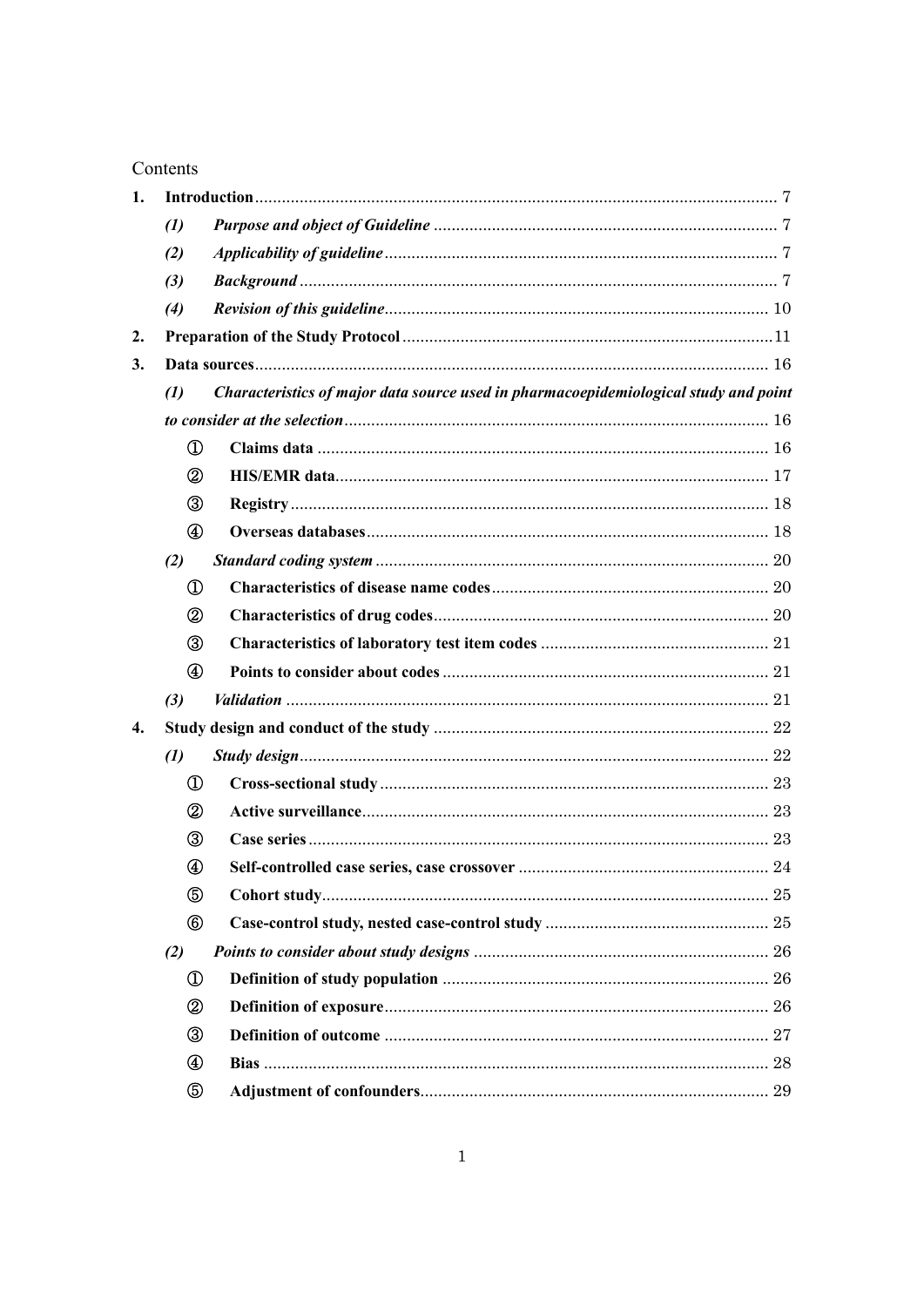|    | (6) |  |  |  |
|----|-----|--|--|--|
|    | (3) |  |  |  |
|    | (4) |  |  |  |
|    | (5) |  |  |  |
|    | (6) |  |  |  |
|    |     |  |  |  |
| 6. |     |  |  |  |
|    |     |  |  |  |
|    |     |  |  |  |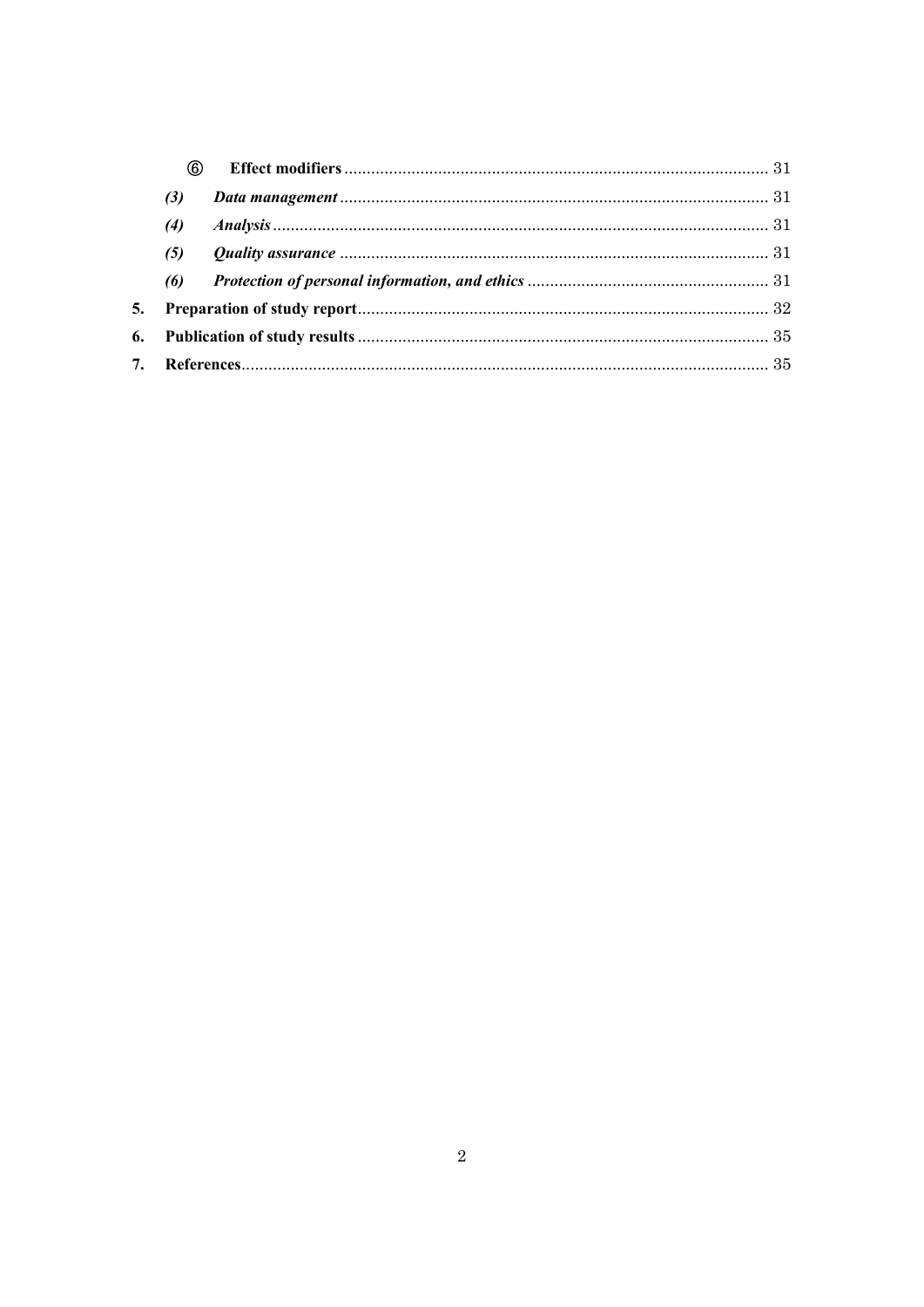# **Definition of terminology**

| Term                     | Definition                                                                 |
|--------------------------|----------------------------------------------------------------------------|
| HIS/EMR data             | This refers to Hospital Information System (HIS)/Electronic Medical        |
|                          | Record (EMR) data. HIS is a system for processing information such         |
|                          | as orders for medical care at medical institutions. This includes disease  |
|                          | names, orders for various tests and drugs, and information about the       |
|                          | test results. EMR is a computer-based patient record which includes        |
|                          | diagnosis, and the details and course of medical treatment for each        |
|                          | patient, etc. Both terms together refer to data on medical treatments in   |
|                          | a medical institution.                                                     |
| MIHARI project           | A project started in 2009 by the Office of Safety 1 of Pharmaceuticals     |
|                          | and Medical Devices Agency (PMDA). It aimed to utilize medical             |
|                          | information data by applying pharmacoepidemiological methods for           |
|                          | evaluating post-marketing drug safety, with the goal of strengthening      |
|                          | post-marketing drug safety measures.                                       |
| Outcome                  | All possible consequences resulting from exposure to a cause,              |
|                          | preventive or therapeutic intervention. When dealing with a health         |
|                          | problem, it refers to all changes occurring as results and changes         |
|                          | recognized in the health condition of a patient $(1)$ .                    |
| Medical information data | This refers to data containing medical information such as claims data,    |
|                          | HIS/EMR data, and registry, but does not include data on spontaneous       |
|                          | reports of adverse drug reactions.                                         |
| Case                     | A particular disease or health condition in a study population, or         |
|                          | individuals having the disease or condition. In the field of               |
|                          | pharmacoepidemiological study, a single patient can be counted as a        |
|                          | separate case for each type of disease or injury.                          |
| Signal                   | It is defined by the World Health Organization as "Reported                |
|                          | information on a possible causal relationship between an adverse event     |
|                          | and a drug, the relationship being unknown or incompletely                 |
|                          | documented previously." (2) For clarity, it is also referred to as "safety |
|                          | signal."                                                                   |
| Signal confirmation      | Although there has been no international consensus on its definition,      |
|                          | this guideline regards it as a quantitative and highly accurate            |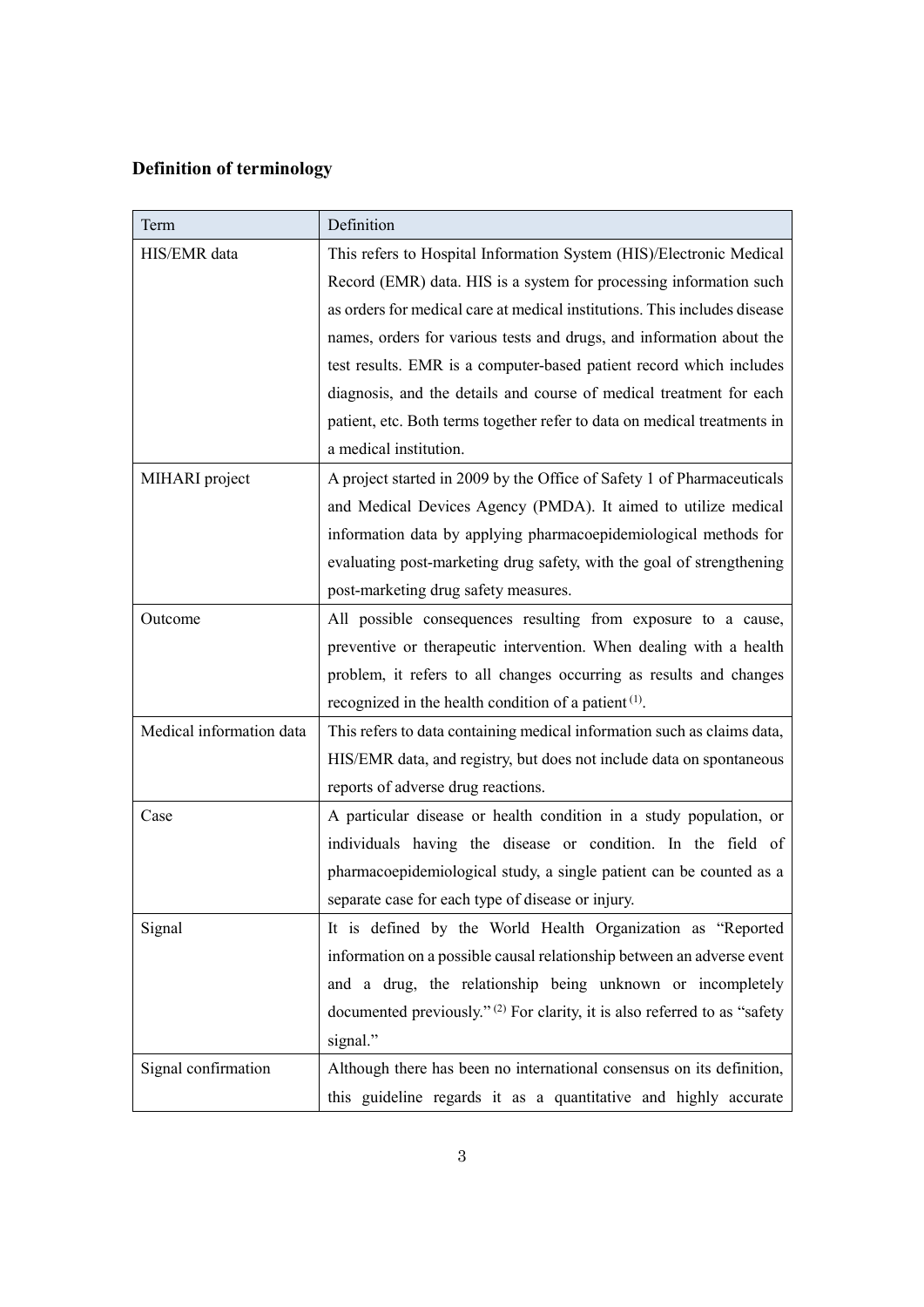|                           | estimation of the relationship between a particular adverse event and a  |  |  |  |
|---------------------------|--------------------------------------------------------------------------|--|--|--|
|                           | drug. This is almost synonymous to hypothesis verification in the        |  |  |  |
|                           | pharmacoepidemiological study.                                           |  |  |  |
| New user                  | An individual who is newly administered a certain drug. Synonymous       |  |  |  |
|                           | includes the term 'incident user.'                                       |  |  |  |
| Primary use of data       | Use of data collected for the purpose of implementing in that study.     |  |  |  |
| Secondary use of data     | Use of data collected for purposes other than implementing in that       |  |  |  |
|                           | study.                                                                   |  |  |  |
| National health insurance | A database built by the Ministry of Health, Labour, and Welfare          |  |  |  |
| claims database           | (MHLW), by collecting data related to health insurance claims and the    |  |  |  |
|                           | specified health checkups and implementation status of the specific      |  |  |  |
|                           | health guidance, in accordance with the Act on Assurance of Medical      |  |  |  |
|                           | Care for Elderly People. After a review and trial period by an expert    |  |  |  |
|                           | meeting set up by the MHLW, since 2013, advancements have been           |  |  |  |
|                           | made so that non-governmental bodies can use it for a study that         |  |  |  |
|                           | contributes to public interest.                                          |  |  |  |
| Validation study          | An investigation conducted as part of the secondary use of data, where   |  |  |  |
|                           | the validity of information contained in the data is checked against     |  |  |  |
|                           | another highly reliable source of information. In particular,            |  |  |  |
|                           | investigations often concern disease code names or algorithms that       |  |  |  |
|                           | extract specific cases from the data.                                    |  |  |  |
| Pharmacoepidemiological   | Pharmacoepidemiology is defined as "the study of the use and effects     |  |  |  |
| study                     | of drugs in a population" and includes cohort studies and case-control   |  |  |  |
|                           | studies, as well as descriptive studies and active surveillance, etc. It |  |  |  |
|                           | also includes investigations as part of its safety measures conducted by |  |  |  |
|                           | the PMDA, safety-related survey or study by pharmaceutical               |  |  |  |
|                           | companies, and studies by researchers.                                   |  |  |  |
|                           | Pharmacoepidemiological studies involve studies that makes primary       |  |  |  |
|                           | and secondary use of data.                                               |  |  |  |
| Clinical event            | An event that occurs in clinical settings such as diseases, signs, and   |  |  |  |
|                           | symptoms.                                                                |  |  |  |
| E-claim                   | This is an abbreviation of 'Electronic health insurance claims           |  |  |  |
|                           | processing system.' Here, an authorized insurance medical institution    |  |  |  |
|                           | or pharmacy submits an electronic claim online or by using an            |  |  |  |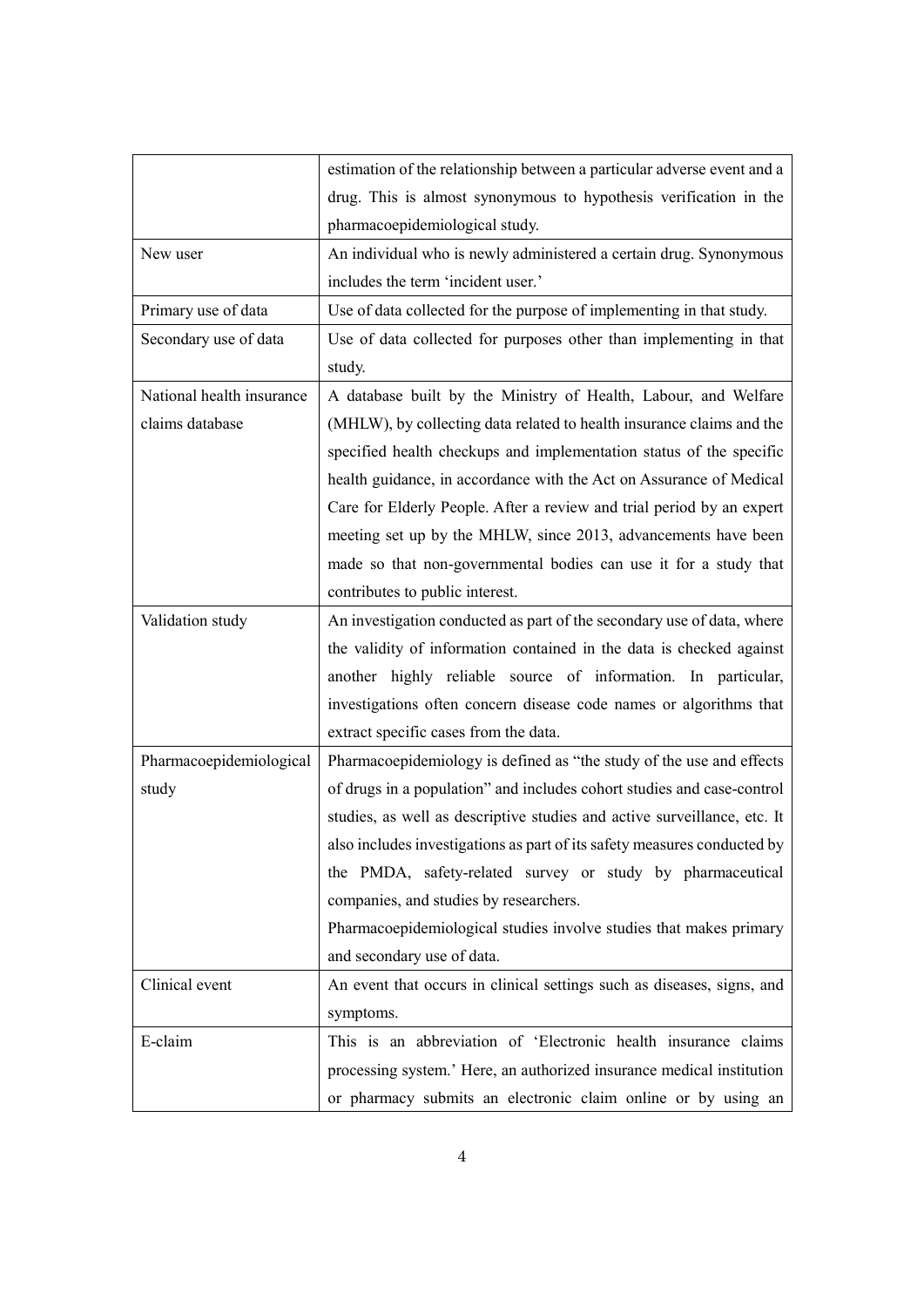|  |  | electronic medium to an examination/payment agency, which                |  |
|--|--|--------------------------------------------------------------------------|--|
|  |  | examines and settles the bill that is ultimately received by the insurer |  |
|  |  |                                                                          |  |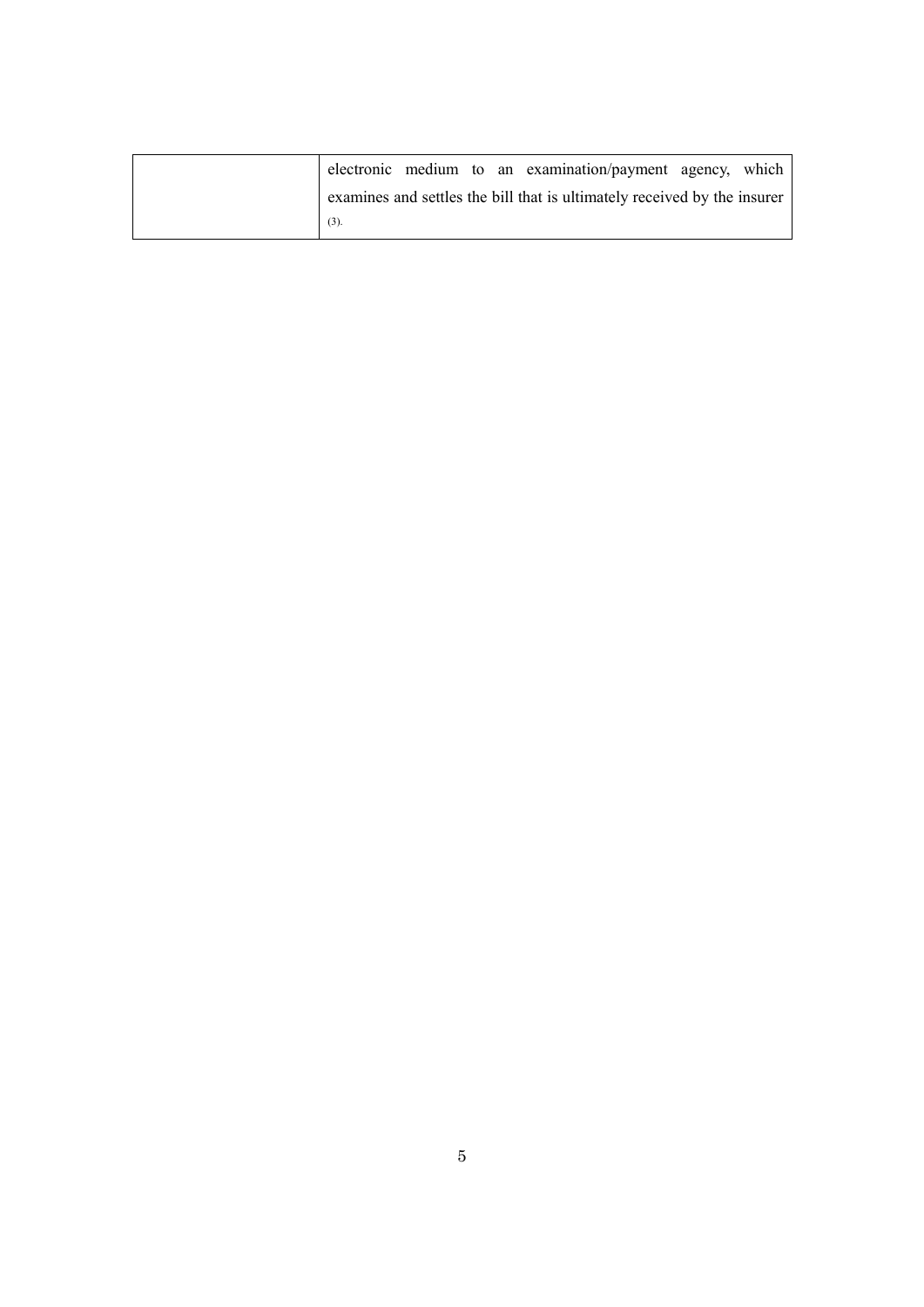## **Abbreviations**

| Abbreviation  | Formal name                                                                      |
|---------------|----------------------------------------------------------------------------------|
| ATC           | Anatomical Therapeutic Chemical Classification System                            |
| CCI           | <b>Charlson Comorbidity Index</b>                                                |
| <b>DPC</b>    | Diagnosis Procedure Combination                                                  |
| <b>DRS</b>    | Disease Risk Score                                                               |
| <b>ENCePP</b> | European Network of Centers for Pharmacoepidemiology and Pharmacovigilance       |
| <b>FDA</b>    | U.S. Food and Drug Administration                                                |
| <b>ICD</b>    | International Statistical Classification of Diseases and Related Health Problems |
| ICH           | International Conference on Harmonization of Technical Requirements for          |
|               | Registration of Pharmaceuticals for human use                                    |
| <b>ISPE</b>   | International Society for Pharmacoepidemiology                                   |
| MedDRA        | <b>ICH Pharmaceutical Term List</b>                                              |
|               | Medical Dictionary for Regulatory Activities Terminology                         |
| <b>PMDA</b>   | Pharmaceuticals and Medical Devices Agency                                       |
| <b>PS</b>     | <b>Propensity Score</b>                                                          |
| WHO           | World Health Organization                                                        |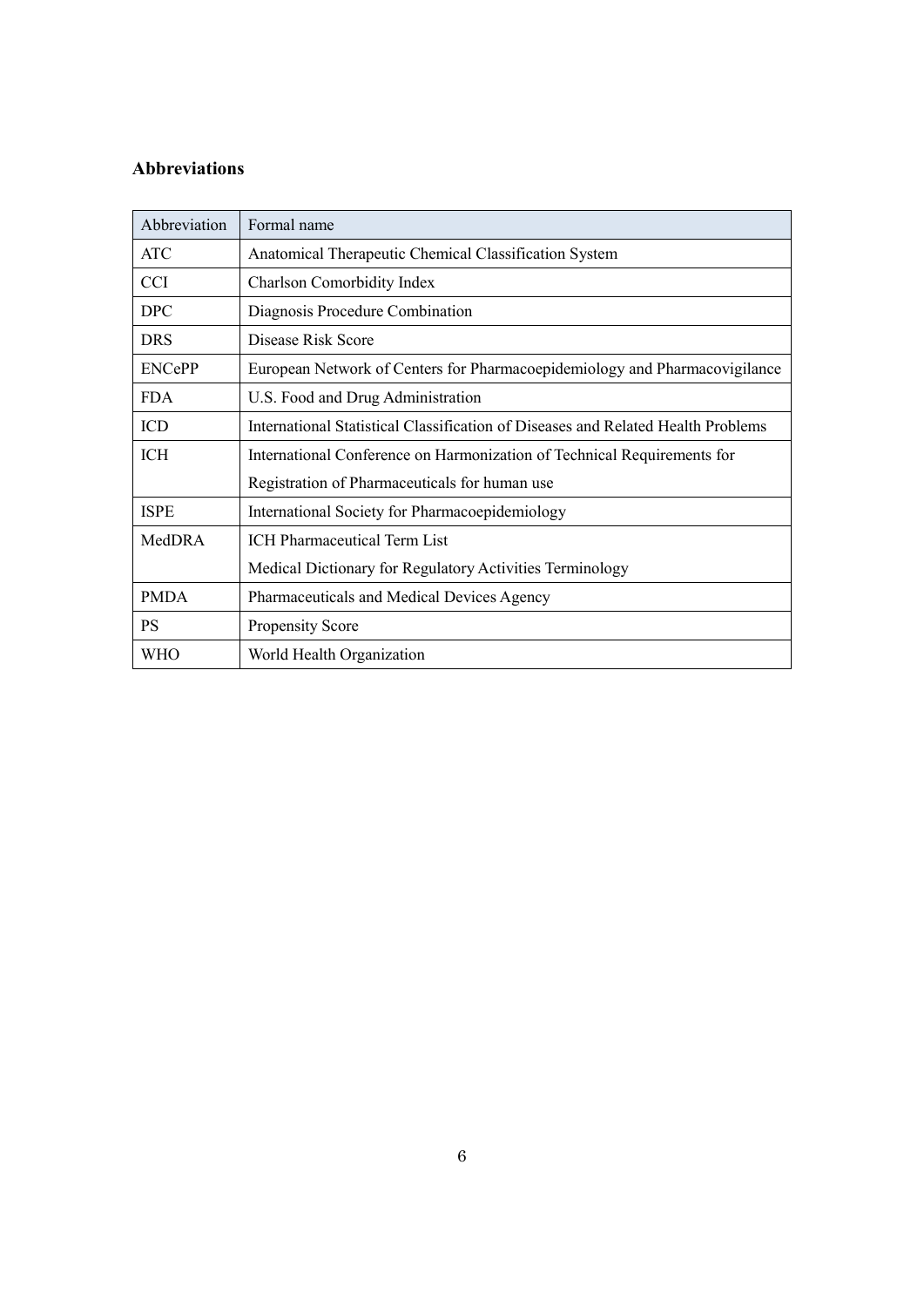## <span id="page-7-0"></span>**1. Introduction**

## <span id="page-7-1"></span>*(1) Purpose and object of Guideline*

This guideline describes points to consider for the Pharmaceutical and Medical Devices Agency (PMDA), pharmaceutical companies and other relevant organizations to conduct appropriate pharmacoepidemiological studies with secondary use of the medical information database to evaluate the safety of drugs. The guideline is mainly aimed at studies using medical information databases, but some of the guidance is also relevant to pharmacoepidemiological studies that carry out primary data collection rather than secondary use, and can therefore also partially serve as a reference for such studies.

## <span id="page-7-2"></span>*(2) Applicability of guideline*

This guideline mainly applies to studies conducted by the PMDA or pharmaceutical companies. As it compiles and summarizes points to consider in conducting pharmacoepidemiological studies from a primarily academic perspective, the guideline may also be useful for researchers affiliated to academic institutions when conducting pharmacoepidemiological studies.

## <span id="page-7-3"></span>*(3) Background*

#### **Status of safety evaluation methods for drugs**

Until now, spontaneous adverse drug reaction (ADR) reports from medical institutions and pharmaceutical companies, as well as post-marketing studies by pharmaceutical companies have been the main information source for drug safety measures in Japan. A spontaneous ADR report is particularly useful for detecting rare or severe ADRs, and it is an important information source for evaluating the safety of drugs. However, there is a reporting bias arising from the fact that only some of the events recognized as ADRs in the clinical practice are reported, and the proportion of the reporting fluctuates due to various factors. In addition, since the frequency of incidence cannot be determined and it may not be able to quantitatively and appropriately evaluate the risks by setting a comparison group, it may be difficult to make decisions on safety measures. For example, if a single event of a new, previously unknown ADR is reported, it may be difficult to estimate its impact on public health unless the actual frequency of incidence is known. Similarly, if a clinical event with a high background incidence in a certain disease field occurs after use of a drug, or if the effect of the drug on the clinical event is small, it may be difficult to evaluate from spontaneous ADR reports whether the clinical event is due to the underlying disease or it is an ADR of the drug. Moreover, a large number of concomitant drugs make it difficult to properly evaluate the causal relationship between a particular drug reported as a suspected product and an ADR. Normally, post-marketing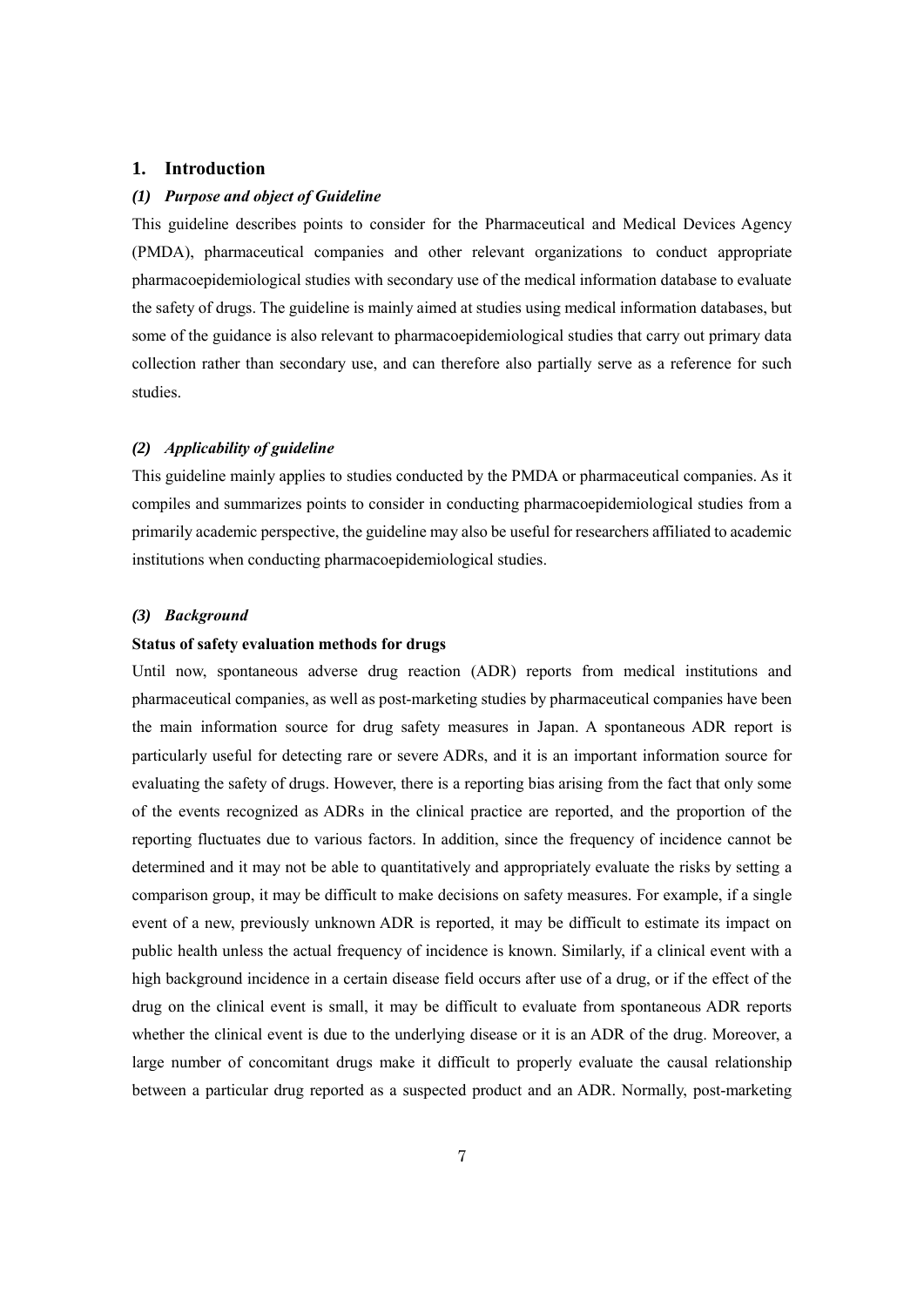studies are conducted by collecting information only about patients exposed to the drug of interest, without a comparison group. It is therefore impossible to quantitatively evaluate relative risk, whereas the frequency of ADRs can be estimated.

In recent years, the context of drug use has been changing due to the increase of patients having multiple comorbidities as the number of elderly patients has increased, and the diversification of prescription drugs owing to the development of new pharmaceutical products. In order to adapt to such changes, there has been increasing demand for a wider variety of information sources and new methods of evaluating drug safety, in addition to spontaneous ADR reports and post-marketing studies.

### **Introduction of pharmacoepidemiological approaches to safety evaluation**

From the examples presented above that illustrate the difficulties in evaluating the safety of drugs based solely on spontaneous ADR reports, pharmacoepidemiological approaches targeting populations may be more useful over the evaluation of individual cases of spontaneous ADR reports. Pharmacoepidemiology is the study of the use and effects of drugs in a population. In addition to the descriptive study focusing on drug usage, pharmacoepidemiology includes an analytical study that quantitatively evaluates the relationship between a drug and an adverse event by statistical analysis, and is closely related to the safety evaluation of drugs. In conventional pharmacoepidemiological studies, the collection of information on the study population involves creating a case report form for each study, requesting the relevant parties to fill them in, and digitizing the obtained information by hand. With primarily manual work being involved, a lot of human and money resources are required, and the cost increased with longer study periods, thus the scope and scale of pharmacoepidemiological studies that could be performed were heavily constrained. However, as medical information databases have gradually become available over the last few years in Japan, it has become possible to conduct pharmacoepidemiological studies that make secondary use of medical information data, in addition to the traditional method of carrying out primary data collection for their studies.

Against this background, governmental bodies have begun using pharmacoepidemiological approaches that utilize medical information databases for safety evaluation of post-marketing drugs. With the proposal on "Review on the Pharmaceutical Administration to Prevent Recurrence of Yakugai (Drug-induced suffering) (final proposal)" (April 28, 2010), by the "Committee for Investigation of Drug-induced Hepatitis Cases and Appropriate Regulatory Administration to Prevent of Yakugai Similar Sufferings," established by the Ministry of Health, Labour, and Welfare (MHLW), it has been recognized that development of the database of medical information data, establishment of methods for collecting and evaluating information regarding to ADRs are an important issue for post-marketing drug safety measures. It states that "consolidating information infrastructures for understanding the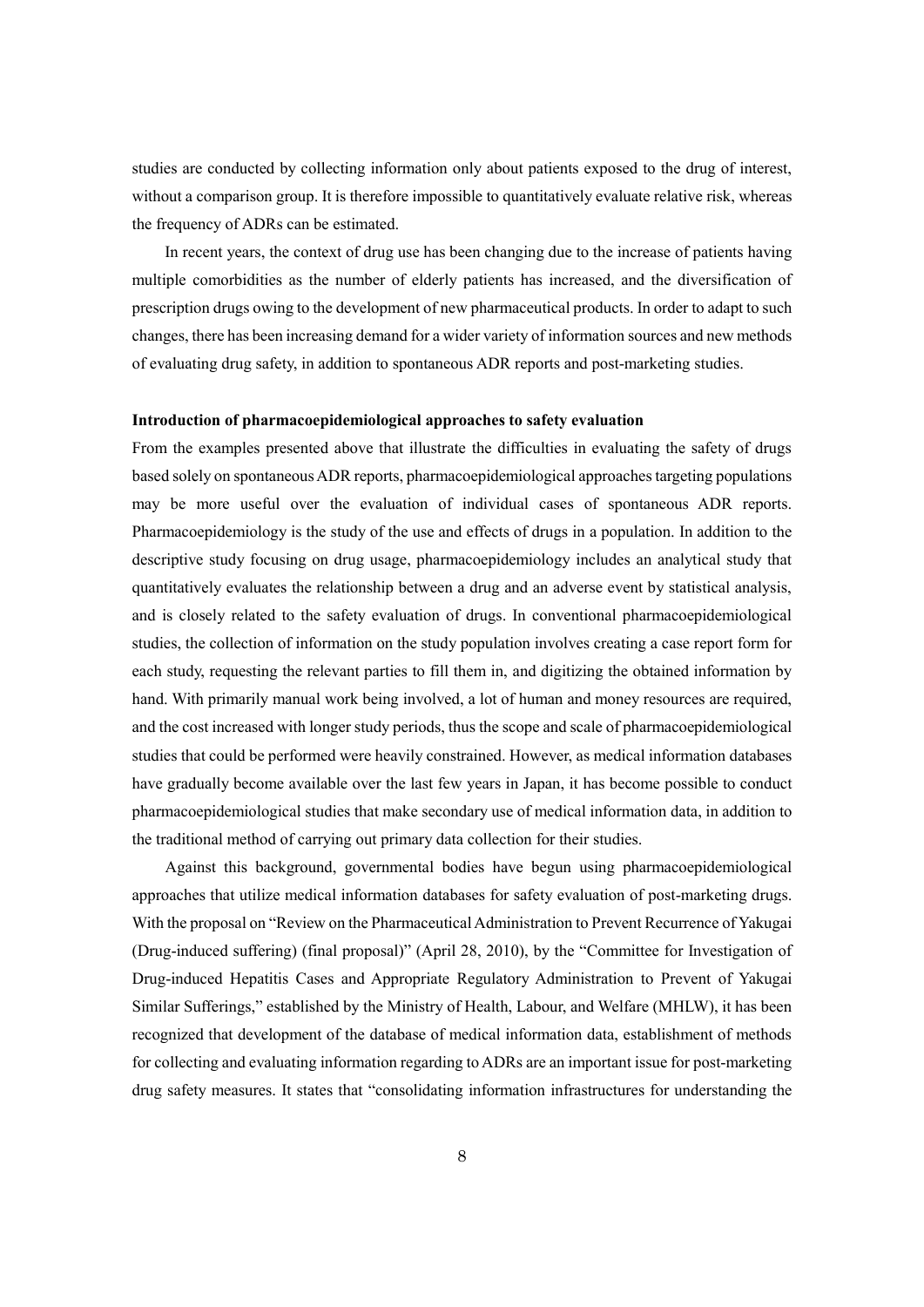number of drug users regarding ADRs, calculating the frequency including both of the number of drug exposure and disease incidence information (e.g. ADRs), and evaluating the effect of safety-related regulatory actions, by utilizing the database of medical information data, should proceed." Furthermore, the proposal titled "Proposal related to safety and reliability of drugs using electronic medical information databases (Japanese sentinel project)" (August 25, 2010) compiled by the "Round-table conference on how to use medical databases for pharmacovigilance" established by MHLW, emphasized the necessity of developing medical information databases to contribute to pharmacovigilance, expectations towards the scale of those databases and the collaboration with the national database of health insurance claims (NDB).

Pharmacoepidemiological studies using medical information databases covering millions and tens of millions of people have already been actively conducted, and many study results have been published in foreign countries. The Food and Drug Administration (FDA) in the United States of America is advancing and implementing Sentinel Initiative, a drug safety evaluation system using pharmacoepidemiological approaches with a large-scale medical information database for pharmacovigilance. Furthermore, the European Medicines Agency (EMA) has been advancing the establishment of an infrastructure named European Network of Centres for Pharmacoepidemiology and Pharmacovigilance (ENCePP), to conduct a pharmacoepidemiological study to strengthen pharmacoepidemiology and pharmacovigilance in Europe.

In Japan, "Expert meetings on provision of health insurance claim data" has been held since FY 2010 with regards to the use of NDB, where they started to provide claims data recorded on NDB to researchers that made requests during the "Trial Period" between FY 2011 and 2012, and the full operation began from FY 2013. On the basis of the proposals mentioned above, PMDA has launched MIHARI projects in an effort to apply pharmacoepidemiological approaches to medical information databases for pharmacovigilance in FY 2009. Furthermore, Since FY 2011, MHLW and PMDA have collaborated to build a standardized medical information database network for collaboration in 10 healthcare organizations around the country as an initiative to establish a medical information network (designated MID-NET®). In April 2012, the introduction of the Risk Management Plan was announced by a joint notification from the Directors of the Evaluation and Licensing Division and the Safety Division, Pharmaceutical and Food Safety Bureau, MHLW. According to the notification, marketing authorization holders are required to develop and appropriately implement a Risk Management Plan including a pharmacovigilance plan designed to address the risks of concern for new drugs as part of safety measures for the drug, and one of the pharmacovigilance methods is pharmacoepidemiological approaches using medical information databases.

Based on this background, it is expected that the opportunities for pharmacoepidemiological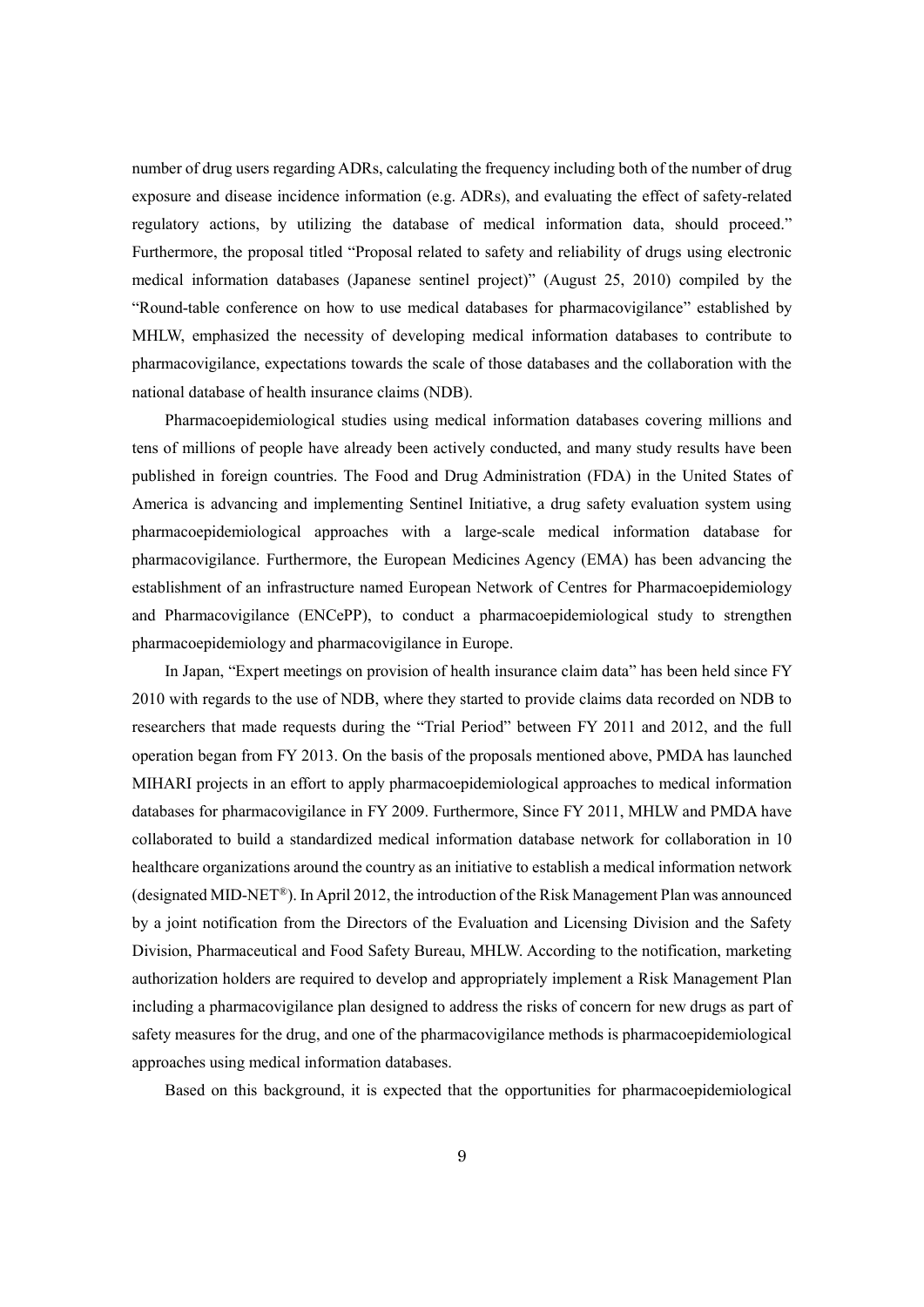studies that use medical information database will increase. Due to a lot of considerations when conducting the studies, such as database selection, understanding data characteristics, validation, etc., PMDA established a "Committee for preparation of guidelines on conducting pharmacoepidemiological studies" and summarized the points to consider in this guideline, based on the opinions of experts.

It is hoped that this guideline contributes to promoting and conducting of appropriate pharmacoepidemiological studies.

## <span id="page-10-0"></span>*(4) Revision of this guideline*

The points to consider as shown in this guideline reflect the status of the medical information database, as well as general knowledge and methodology in pharmacoepidemiology at the time of writing, and may change with time. This guideline may therefore be revised in the future on the basis of new information.

Committee for preparation of the guideline related to implementation of pharmacoepidemiological study (Phonetic order)

- Manabu Akazawa, Professor of Public Health/Epidemiology, Meiji Pharmaceutical University
- Mihoko Okada, Professor of Medical Informatics, Department of Medical Welfare Management, Kawasaki University of Medical Welfare
- \*Kiyoshi Kubota, Professor of Pharmacoepidemiology Course, Graduate School of Medicine and Faculty of Medicine, The University of Tokyo
- Daisuke Koide, Specially appointed Associate Professor of Clinical epidemiology systems, Graduate School of Medicine and Faculty of Medicine, The University of Tokyo
- Hiroki Sugimori, Professor of Preventive Medicine, School of Graduate Studies, Daito Bunka University
- Takeo Nakayama, Professor of Health Informatics, Graduate School of Medicine and Faculty of Medicine, Kyoto University
- Kunihiko Hayashi, Professor, Graduate School of Health Sciences, Gunma University
- Takuhiro Yamaguchi, Professor of Medical Statistics, Graduate School of Medicine, Tohoku University

(\*: Chairman)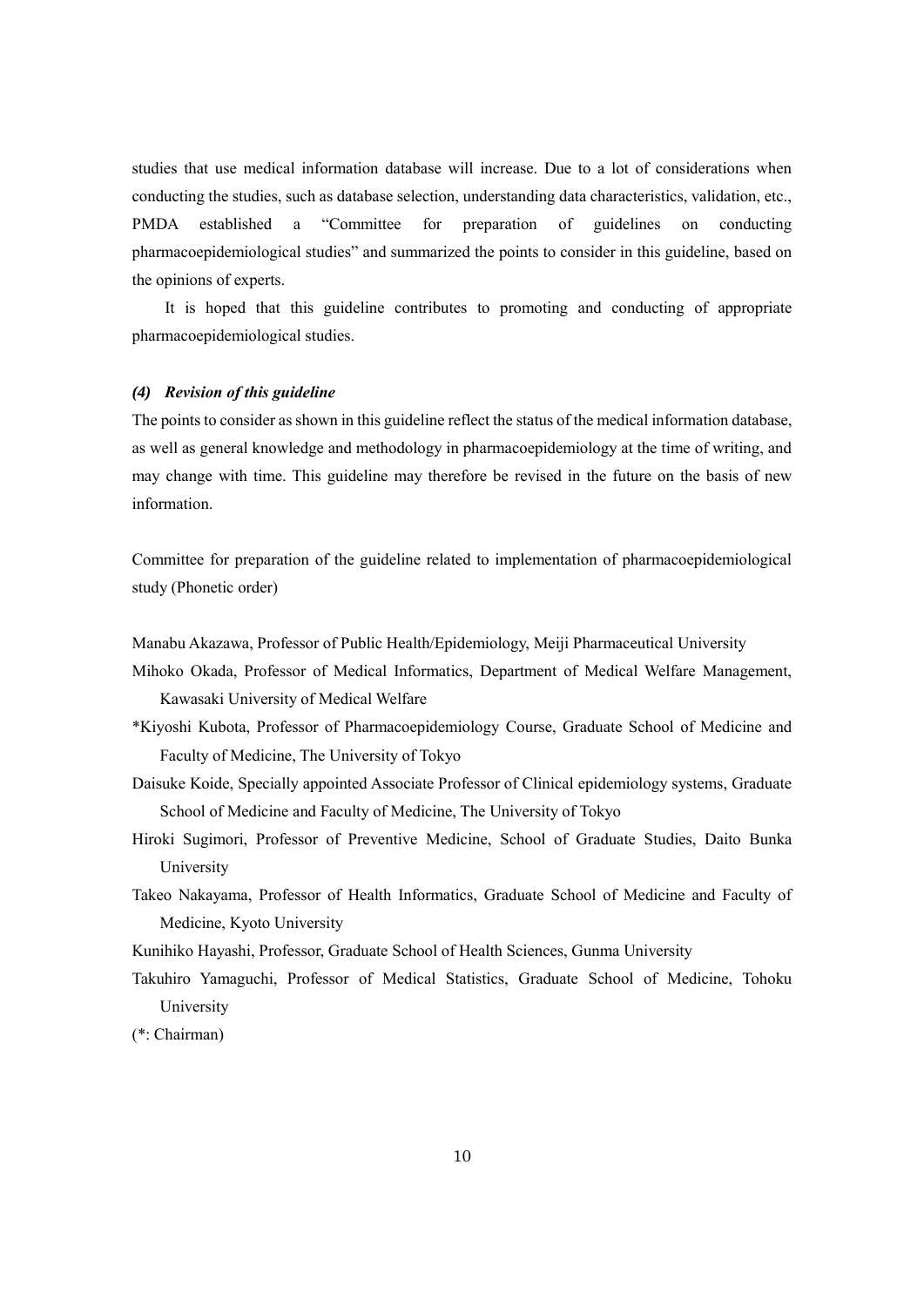## <span id="page-11-0"></span>**2. Preparation of the Study Protocol**

A pharmacoepidemiological study must be conducted in accordance with a study protocol created before starting the study. The items which should be included in the study protocol and description procedures are described below. Although this guideline does not indicate the structure of the protocol such as the order of items, the protocol should contain all items listed below. See sections 3, 4 and 5 for points to be considered by the researchers when planning and conducting the study.

## Study title

The title should ideally include the exposure(s) and outcome(s) of interest and study design, so that the content of the study can be easily grasped.

・ Study protocol revision history (finalization date, date of update, reason for change, details of change )

In addition to specifying the finalization date of the study protocol, the updated date, the reason and the details of change in order to record the change process if changes are necessary after the finalization data should also be recorded.

## Definition of term

Important terms used in the study protocol should be clearly defined and used consistently.

### ・ Objectives

Describe the following 3 points, with reference to the Good Pharmacoepidemiology Practices Guideline (4) by the International Society for Pharmacoepidemiology.

- 1) Research objectives: Describe the knowledge or information to be gained from the study, or describe the research question by using an interrogative sentence which explains what knowledge or information is to be tried to be gained.
- 2) Specific aims: List exposure(s) and outcome(s) of interest, and hypotheses to be evaluated.
- 3) Rationale: Explain logically how achievement of the specific aims realize the research objectives.
- ・ Background and Previous study

Describe the background to the study and clearly explain why it is being conducted. In addition, if previous studies were used as a reference for the present study, describe the specific points such as problematic points in the results and methodology of those studies. Also, describe the post-marketing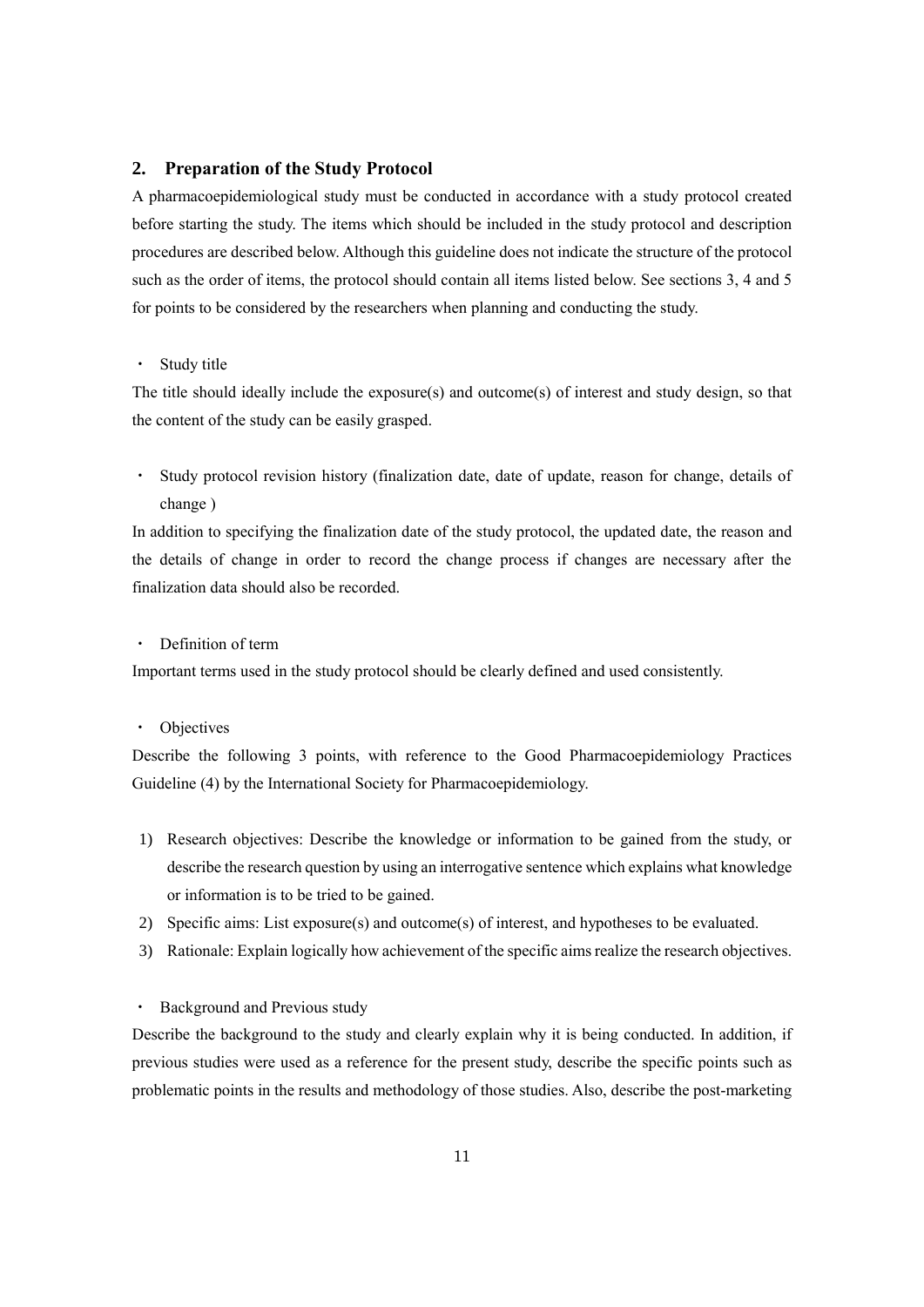usage of the drug of interest and whether or not there are drugs with the same drug class.

・ Organization of study

The organizations and individuals carrying out the study must assume full responsibility for the study. Clearly describe in the study protocol the relationship with the organization or individuals consigning the study, as well as their roles and responsibilities. If all or part of the study will be consigned, describe the names and roles of all persons involved in the study, including those of the consignee.

### Study period

Describe the schedule of the study from the start of protocol preparation to the end of final study report preparation, including each milestone (e.g. completion of study protocol, start of the study, end of the study, completion of the study report etc.)

## Data source selection and data collection methods

List all data sources used in the study and explain how their use is appropriate from the point of view of the study objectives and hypotheses.

In the secondary use of data, briefly describe the original purpose for which the data were collected and its characteristics that could lead to limitations for the study.

Also, describe the results of usage of these data in a previous epidemiological study, as far as can be ascertained, and the data acquisition methods.

If data will be collected for the study in addition to the existing database, describe the method for data collection, and if case report forms for data collection will be created, attach an example form to the study protocol.

## ・ Study design

Describe the reason why it is appropriate to use the selected study design and what limitations it can lead to from the point of view of the study objectives and hypotheses. Examples of study designs include cohort study, case-control study, nested case–control study, case-crossover studies, and selfcontrolled case series studies. When using a case-crossover or self-controlled case series study design, the potential limitations of the design should be carefully reviewed and described. Many pharmacoepidemiological studies are designed with a control group. If a concurrent comparison/control group is not used or is replaced with a historical control, e.g. because there is no suitable group available, this fact and its justification should be described.

The terms 'prospective' and 'retrospective' are sometimes used in relation to study design but are prone to misunderstanding due to the lack of a universally agreed definition. Their use should therefore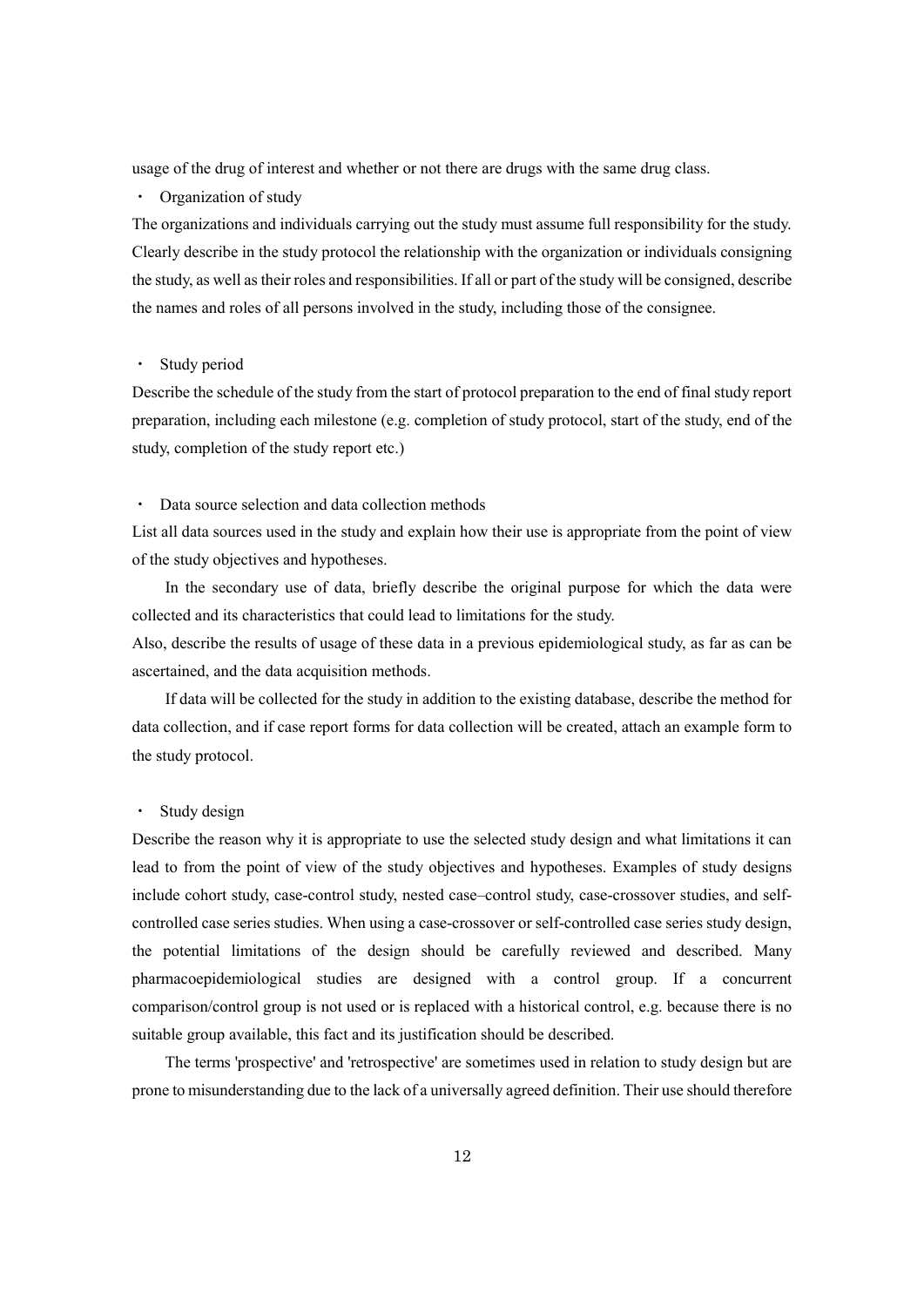be avoided as far as possible, and if unavoidable, they should be defined before use.

#### Sample size, detection power

Describe the detection power provided by the data source together with the method for calculating it, or the sample size required to conduct the study.

## ・ Definition of study population

Clearly define the population being studied. The study population is usually defined as inclusion and exclusion criteria depending on the subject's attributes, location, and time. Clearly describe the conditions for starting and censoring the observation, and explain why these definitions and conditions are appropriate. In cohort studies, describe the period to identify outcome(s) and covariates before the start of observation, and the period to identify the incidence of outcome after starting observation. In case-control and nested case-control studies, describe the period to identify exposure and covariates. Also explain the suitability of the data used in the study in the context of these periods. Use diagrams or figures as necessary to supplement the explanation.

## ・ Definition of exposure

Clearly define the exposure of interest in the study. A list of drug codes should be attached to the study protocol if extracting drug data from a database. Define all exposures if multiple exposures are of interest in the study. The definition of the exposure period includes the date of prescription or dispensing, prescription period, criteria for determining whether to handle as suspend or continue the prescription when the next prescription (dispensing) is later than the date estimated based on the previous prescription period, how to handle overlapping prescription periods, and the end date of the exposure period, etc. If the subjects are limited to those using a drug for the first time (new users), definition of new use should be described. For each definition, explain why the definition is appropriate. Use diagrams or figures as necessary to supplement the explanation.

#### Definition of outcome

Clearly define the outcome of interest in the study. A list of diseases or other codes that serve as indicators of outcome should be attached to the study protocol if extracting outcome data from the database. Describe the method of combination when an outcome will be defined by a combination of disease names with treatment drugs or medical procedures, etc. If multiple outcomes are defined, describe each and every outcome. Also describe whether the study will identify outcomes occurring for the first time or those occurring multiple times. Also describe which date is being taken as the date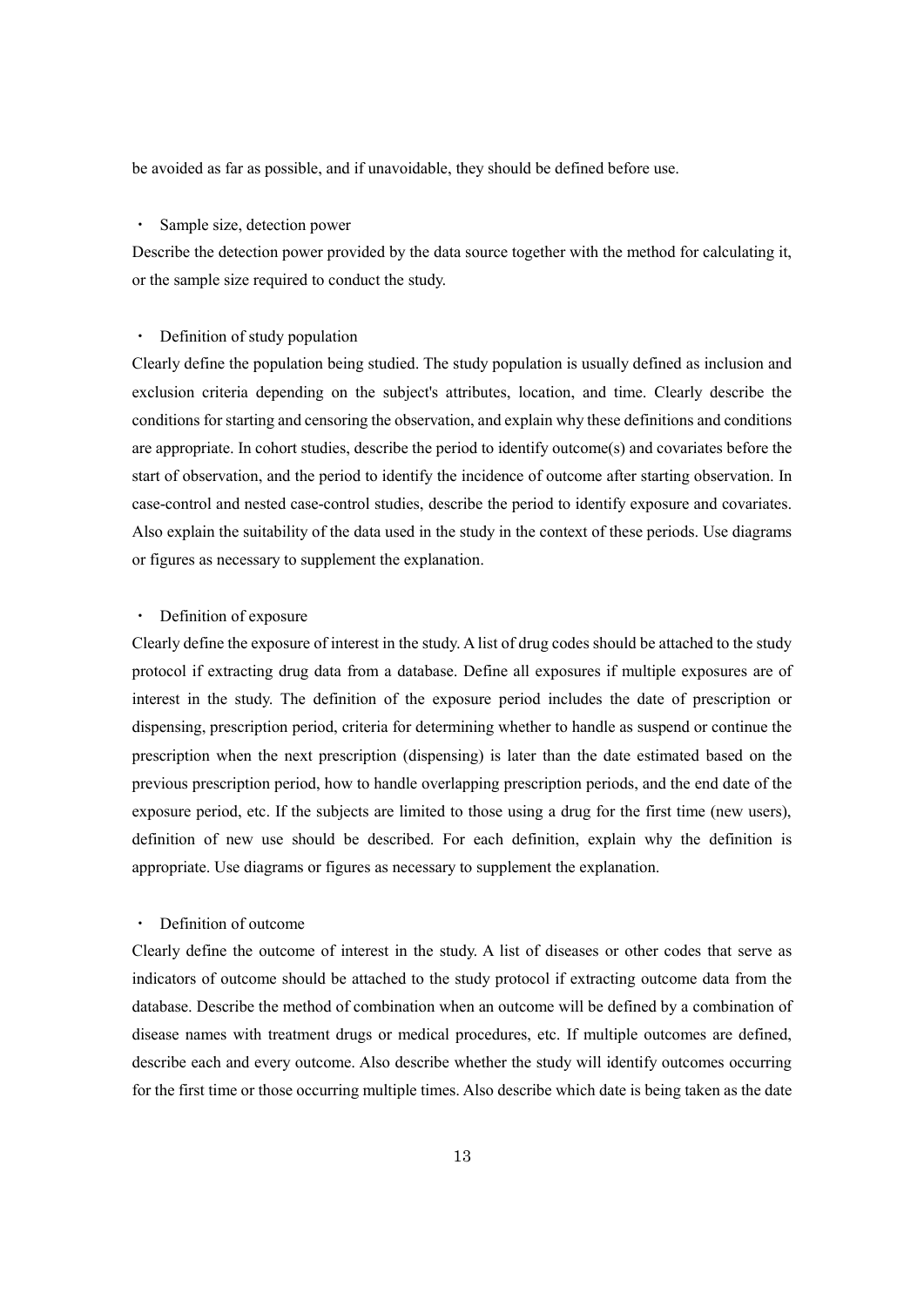of occurrence of the outcome (incident date of outcome). For each definition, explain its appropriateness.

#### ・ Definition of covariate

Describe the basic information about patient background other than exposure and outcome that will be measured, as well as factors that may act as confounders or effect modifiers, and describe how each covariate will be identified (or a list of codes when they will be defined by codes, as with exposures and outcomes). Furthermore, if there is an important covariate that is difficult to identify in the data source being used, describe methods adopted in the study design or analysis (e.g. performing sensitivity analysis) for dealing with that.

#### ・ Validation

Describe whether validation studies have been done, or are planned, for validating the definitions of study population, exposure, outcome, covariates, etc., and attach a study protocol where applicable. If it will not be performed, explain the reason. If definitions of those factors are provided using the results of existing validation studies, explain the reason why it is appropriate to use the results of the validation study, and attach any reference material to the study protocol.

#### ・ Data management, statistical analysis

Describe the details and methods of data handling at each stage of data cleaning, data checking, dataset preparation, and up to the final analysis. Describe any analysis for obtaining the results corresponding to the study objectives as the primary analysis, and analyses used to supplement the primary analysis as secondary analyses. In addition, describe the preliminary analysis if it would be performed prior to the primary analysis. It is important to clearly separate the previously planned analysis from an additional interim analysis by documenting the former in an analysis plan. In some cases the statistical analysis protocol may be prepared separately from the study protocol. Describe details of the model used in the analysis, measure of effect, handling of covariates, etc., and describe the statistical software used in the analysis, including version information.

When matching between the exposure group of interest and comparison group will be performed in a cohort study, or matching between cases and control will be performed in a case-control study, describe the matching factors and method of matching, providing specific and detailed procedures, as well as the reasons for using them. Similarly, describe the sampling method when conducting crosssectional studies.

Describe details of sensitivity analysis that will be performed to confirm the robustness of the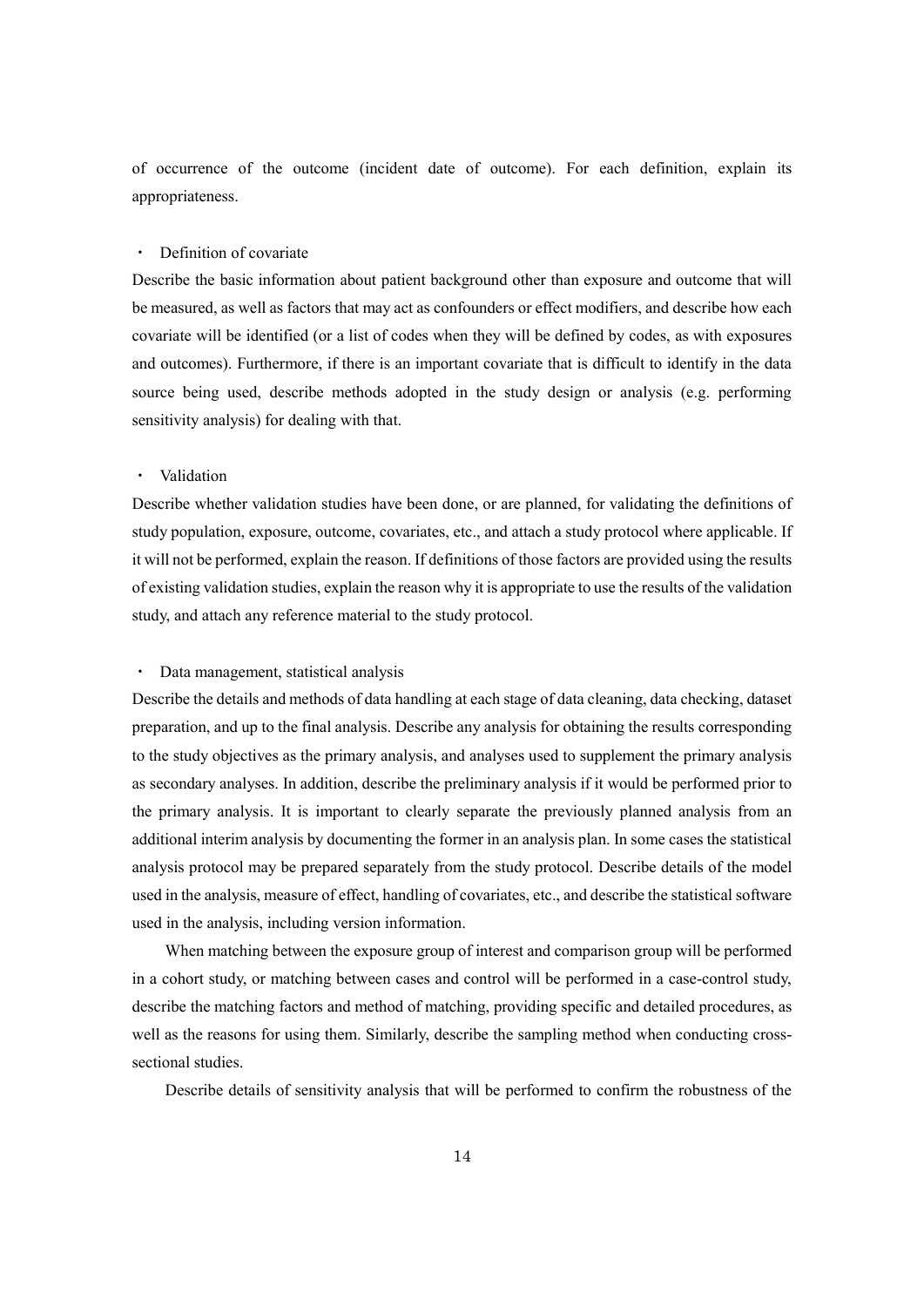results of analysis. Sensitivity analysis is especially important in pharmacoepidemiological studies with databases because the results of analysis tend to vary significantly depending on study design such as definition of exposure, outcome, covariates, etc. Describe all previously planned sensitivity analyses and ensure that these are differentiated from additional interim sensitivity analyses.

#### ・ Study limitations

Even though the appropriate study should be performed in order to obtain results corresponding to the study objectives and hypotheses, if it is foreseeable that the validity of study results cannot be ensured due to reasons such as a limited amount of information or inability to confirm the validity of the information in the data source being used, describe these issues as expected limitations to the study. In particular, the extent to which the limitation of the study affects the internal validity and generalizability (external validity) of the conclusion should be described in detail.

#### ・ Publication of results, method of publication

Important results that can affect the safety evaluation of a drug should be publicly disclosed. If it is planned to disclose the results, describe how and where.

## Personal information protection, ethics

Describe whether or not personal information will be used. If personal information will be handled, describe a summary of the security measures that will be taken. If the study will use a data source that removed items related to personal information, describe the fact. If removing items related to personal information from the data source in the course of the study, describe the main details of the removal process. Describe any other ethical matters to keep in mind, or measures that need to be taken. Also, describe whether or not the study is subject to the ethical guidelines of an epidemiological study <sup>(5)</sup>, and if the study is to be discussed by an ethics committee, describe the name of the committee and the organization in which this committee has been established.

## Conflicts of interest, preservation of transparency

For all persons involved in the study, describe the status conflict of interest related to all factors that can affect the validity of the study. If there are any conflicts of interest, clearly describe the measures taken to preserve the transparency of the study.

## **References**

Describe a list of all literature referred to when preparing the study protocol.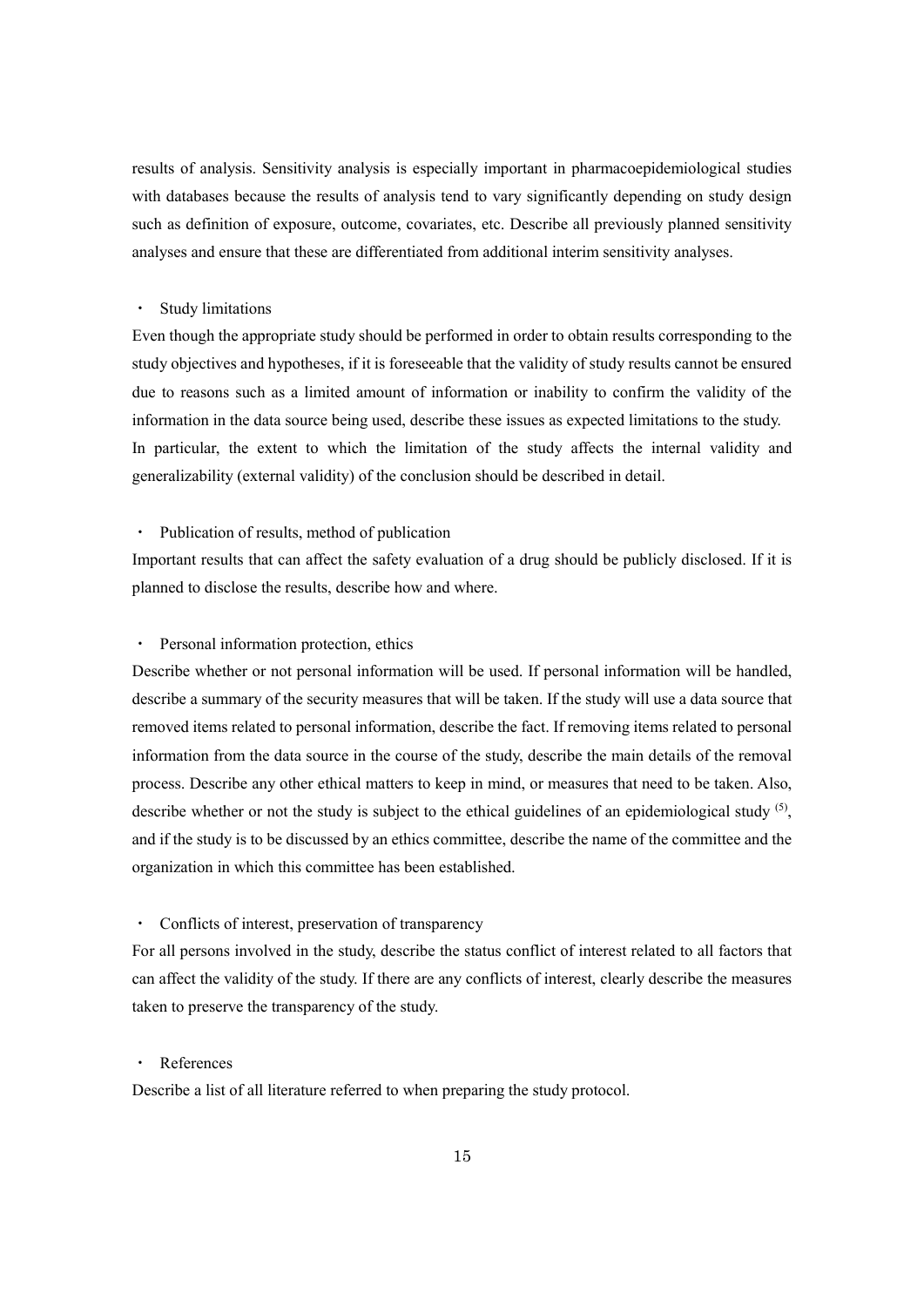## <span id="page-16-0"></span>**3. Data sources**

When conducting a pharmacoepidemiological study that makes secondary use of data, it is important to select data sources that are suitable for the study objectives and hypothesis, and to use these sources based on a full understanding of the background that generated the data, and how that background affects the characteristics. The main characteristics and points to consider in relation to the data sources, their selection, standard coding system, and validation are described below. The primary data collection should be adopted if it is deemed appropriate after examining these points.

## <span id="page-16-1"></span>*(1) Characteristics of the major data source used in a pharmacoepidemiological study and points to consider at the selection*

Data used in a pharmacoepidemiological study include claims data issued for reimbursement of medical expenses, Hospital Information System / Electronic Medical Record data (HIS/EMR data), and registry, etc. The data source that best suits the objective and hypothesis of the study should be used. Whatever data sources are used, information on the context of the data generation should be obtained (e.g. location of the region, scale and departments of the medical institutions where the data was generated, period which the data was obtained, demographic information such as the age and sex distribution of populations included in the data), and its data characteristics should be checked.

The characteristics of each data source and points to consider on data source selection are given below.

## <span id="page-16-2"></span>① **Claims data**

#### (a) Characteristics

Claims data, a form of invoice data, are prepared by the medical institutions or the pharmacies for requesting the reimbursement of medical or drug dispensing fees, and mainly exist in four types: Medical, dental, drug dispensing, and diagnostic procedure combination (DPC). In Japan, there are several sources of claims data that can be used for the study. Services for providing datasets for analysis and for performing analysis using those data are available. There are also other services that perform analysis by linking claims data with information on Specific Medical Check-ups and Specific Health Guidance. These claims data include not only data collected from multiple medical institutions and pharmacies but also data provided by health insurance societies. The latter covers all claims information for insurance-covered medical services for the society members. Although the scale of the data is usually small, the NDB established by the MHLW is a large-scale database comprising claims information for insurance-covered medical services in the vast majority of the Japanese population.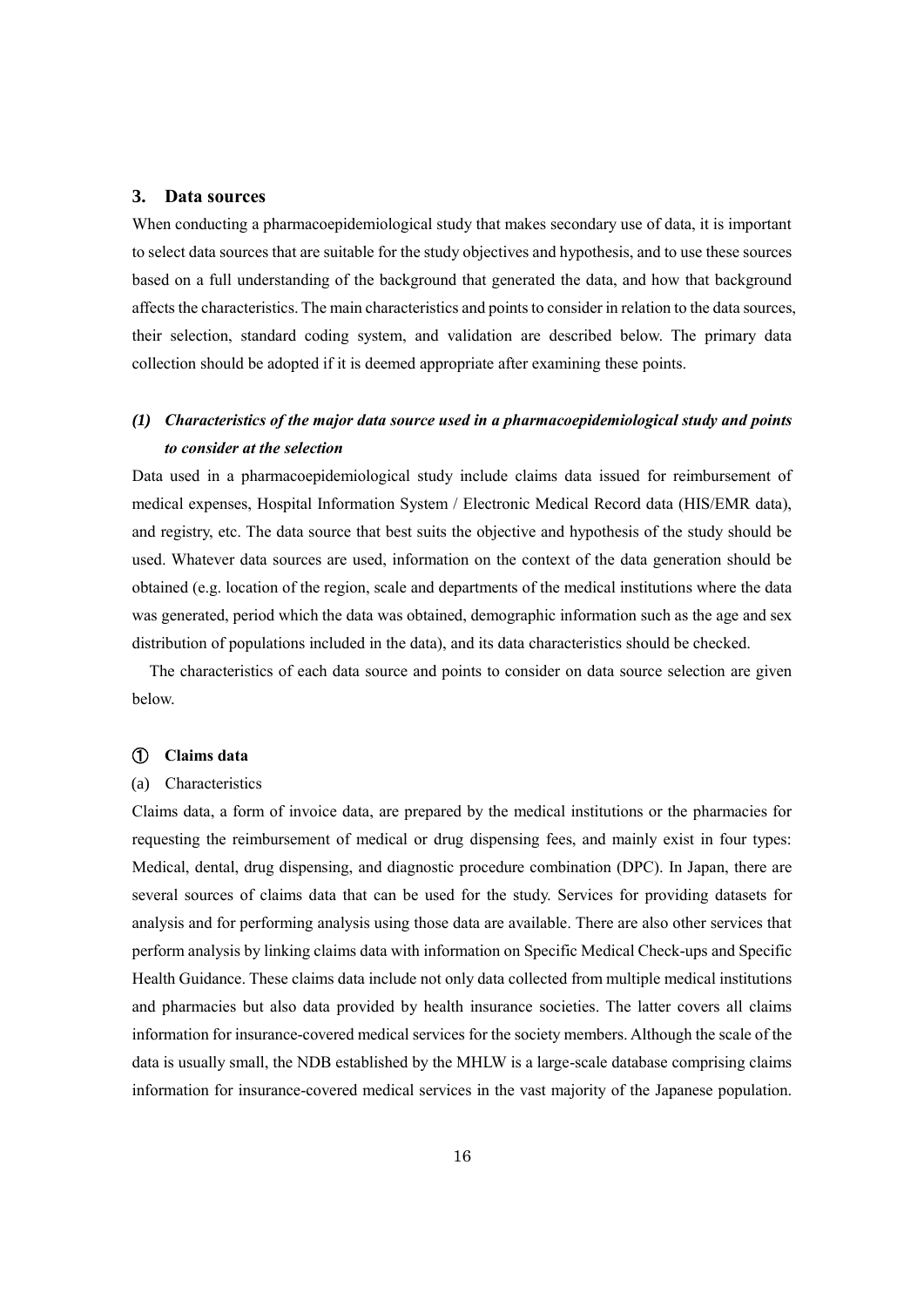Such a large-scale database is required when conducting a study for which the outcomes of interest are rare ADRs or diseases, but at the present time, the use of the NDB is limited to academic researchers. In addition, there are many restrictions for its utilization, such as the amount of time required for application and the review process for the data utilization and building a security system for handling the data.

When claims data are aggregated in one place, it is possible to comprehensively follow-up the course from exposure to outcome, since all medical information from the medical institution(s) can be obtained for the existing data period. This guaranteed follow-up period makes this data source suitable for a pharmacoepidemiological study. In other countries, particularly in the United States of America, private insurance companies possess large amounts of claims data concerning tens of millions of people, and many pharmacoepidemiological studies have been conducted using these data.

## (b) Points to consider

As claims data do not contain medical practices that are not covered by health insurance (self-paid treatments, treatments insured by worker's accident compensation insurance, motor vehicle liability insurance etc.), it is not possible to obtain information related to health checkups and childbirth for pregnant women, many vaccinations, and injuries from traffic accidents. Therefore, the use of claims data is not suitable for studies that need such information.

## <span id="page-17-0"></span>② **HIS/EMR data**

## (a) Characteristics

HIS/EMR data are held by medical institutions. These contain more informative data items related to medical information than claims data. However, since items and formats of data may differ among medical institutions, standardization of data formats is often a major issue in a study when integrating data from multiple institutions.

Since HIS/EMR data are stored by each medical institution, there are restrictions in utilizing those data in terms of appropriateness on the types and scope of epidemiological studies. If in the future, medical information can be shared among medical institutions with the expansion of regional medical cooperation, the accuracy of patient follow-up including the outpatient treatment period can be improved, resulting in increase of those data values for the epidemiological study. Apart from the NDB, the MHLW and PMDA are constructing a network that can standardize and integrate HIS/EMR data from multiple medical institutions.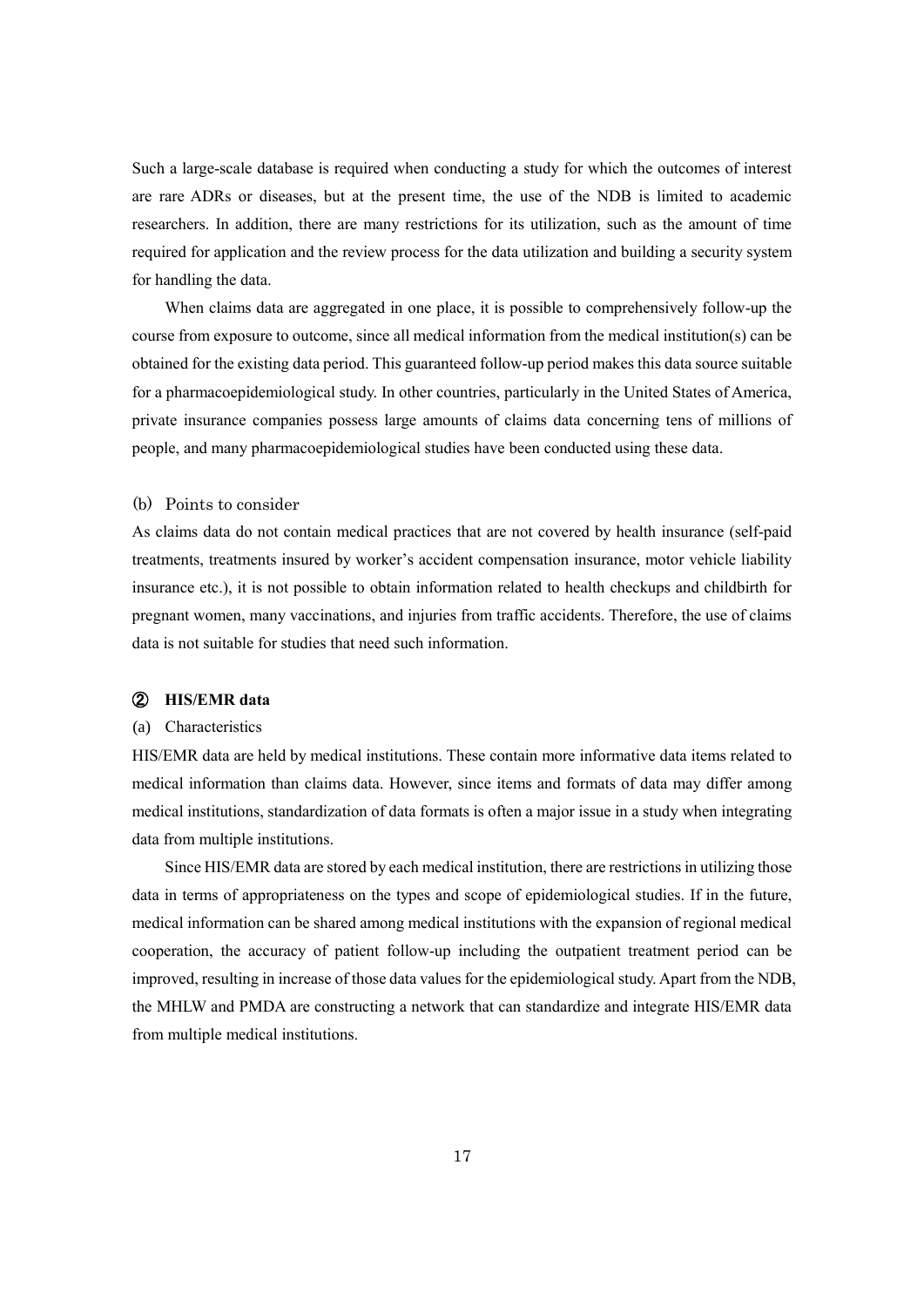## (b) Points to consider

When making secondary use of HIS/EMR data from multiple medical institutions, any differences in items and format of those data entered as well as codes used for data such as disease names, drug names, and laboratory test items should be clarified. Analytical strategy in case of differences should also be considered. Since HIS/EMR data are stored by each medical institution, health information such as exposure, confounders, and outcome from other institutions may not be obtained, even if a patient has treatment from several other institutions in parallel. Therefore, in order to obtain reasonable study results, it may be necessary to consider analytical approaches such as limiting the follow-up period to the hospitalization period in the case of acute events. When including outpatients as the study population, some measures should be conducted at least such as limiting the study population to patients continuously being treated in the hospital by using the information like treatment period and number of treatments/consultations and carefully examining its impacts on the study results by estimating the proportion of such patients among all study population.

#### <span id="page-18-0"></span>③ **Registry**

## (a) Characteristics

Registries are created for the purpose of collecting certain specific information and can be divided into the following categories based on type of information: Outcome (disease) registries (cancer registration, etc.), exposure registries (post-marketing studies, etc.), and medical practice registries (collection of information related to specific surgeries, etc.). A registry collects specific data items for each purpose. Thus, on the primary use of registry created for a particular study, collectable information among necessary data for the study should generally be ensured.

## (b) Points to consider

In order to make secondary use of an existing registry, if the purpose of creating the registry is different from the purpose of study by secondary use, there is a possibility that information in the registry may be insufficient due to lack of necessary data items. It may be necessary to consider collecting additional information and linking the data with other data (described below).

## <span id="page-18-1"></span>④ **Overseas databases**

The use of overseas databases may be an option depending on the study aims and hypothesis. When using it, it is necessary to carefully examine whether the study results are applicable to Japan (generalizability). If there is a clear reason to select an overseas database after comparing the differences in medical insurance systems, medical practices (diagnostic standards and choice of drugs),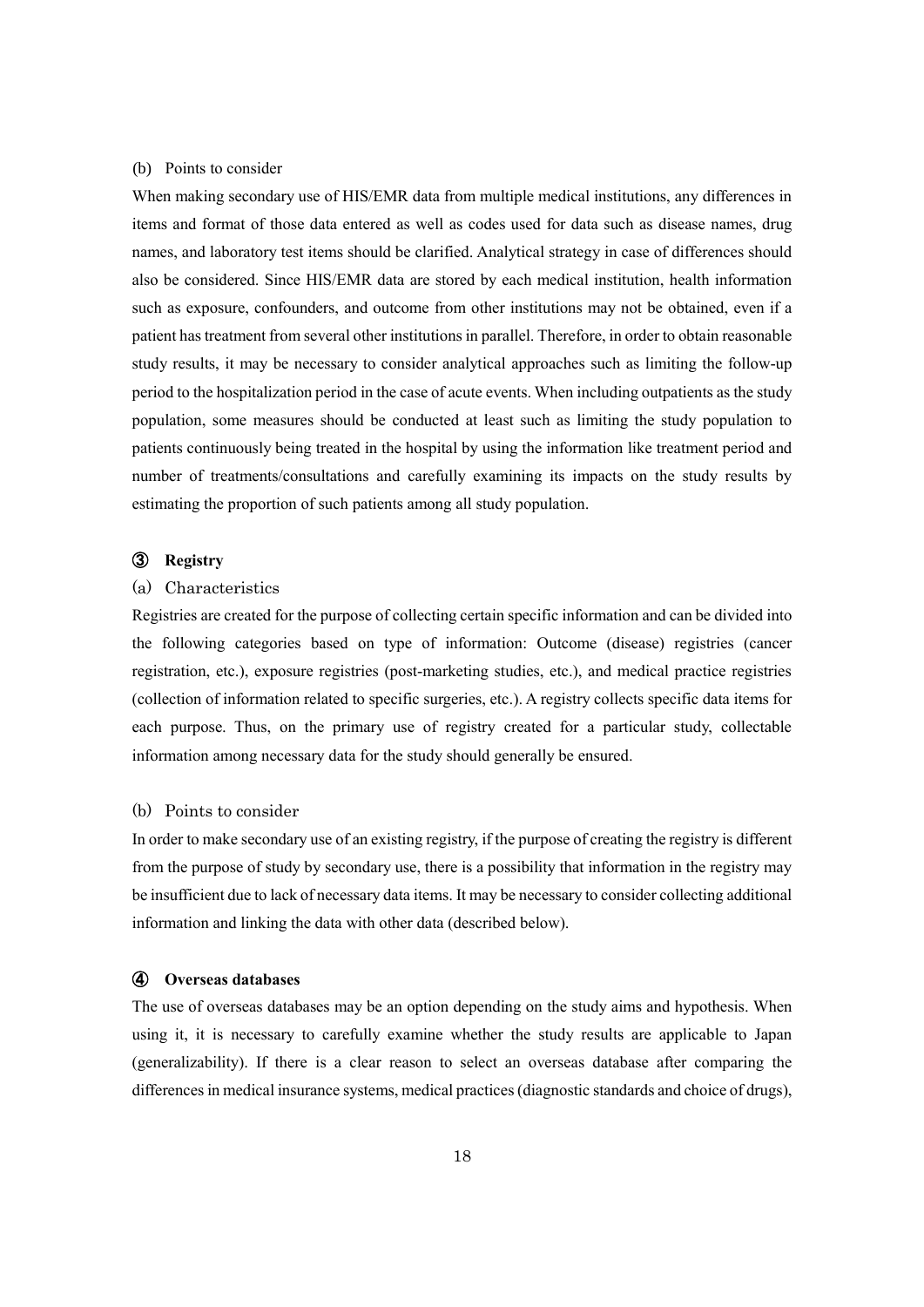racial differences, and method of collecting and coding data being used, the results of examining factors that can affect the study results and reasons for selecting the overseas database should be described in the study protocol and the report.

In addition to the differences in the basic characteristics of each data source described above, when selecting a data source, it is necessary to examine the following aspects of data relevant to the study: 1) Follow-up period, 2) data collection period, 3) population, 4) data items, etc. 1) The follow-up period should clearly be described that it is possible to measure the covariates and outcomes of interest in the study within that period, and the database that sufficiently satisfies these conditions should be selected according to the study objective. For example, if the outcome of interest is the delayed-onset event and the period from exposure to outcome is long, a long follow-up period is necessary. 2) As for the data collection period, when a study conducted concerns a specific period (e.g. epidemic of infectious diseases or revision of medical guidelines, etc.), naturally, the data should include this period. 3) In terms of population, one should confirm that the data being used include the population of interest. For example, if a study concerns pediatric patients, claims data possessed by health insurance societies can be used. On the other hand, if a study concerns elderly patients, as many workers withdraw from the health insurance societies with retirement, claims data from health insurance societies would contain very little data about elderly people, and for this reason it is not suitable for use in the study. Therefore, one should consider the use of data sources, such as HIS/EMR data or registries, other than claims data of health insurance societies. 4) Acquire information on what is held as a data item, and confirm whether information used to define the target population, exposures, outcomes, etc. is available. For example, the dispensing claims data do not include the name of the disease, and DPC claims data do not include the date of disease onset after hospitalization. Therefore, if these items are required, it may be necessary to consider using other data sources.

The number of medical information databases that can be used for a pharmacoepidemiological study in Japan has been gradually increasing, but there are still relatively few options at present. As such, an ideal database suited to the objectives and hypotheses of the study may not always be available; hence, the most suitable one should be selected and the study limitations to the selected database should be clearly described in the study protocol and the report. Furthermore, as shown in the beginning of Section 3, as a result of examining database selection, the primary data collection may be deemed more suitable than secondary use.

If information from a single database is insufficient, multiple databases can be used together by the linkage method. For example, rather than using a single data source, a higher-quality study is expected to be carried out by identifying exposures from prescription information in claims data and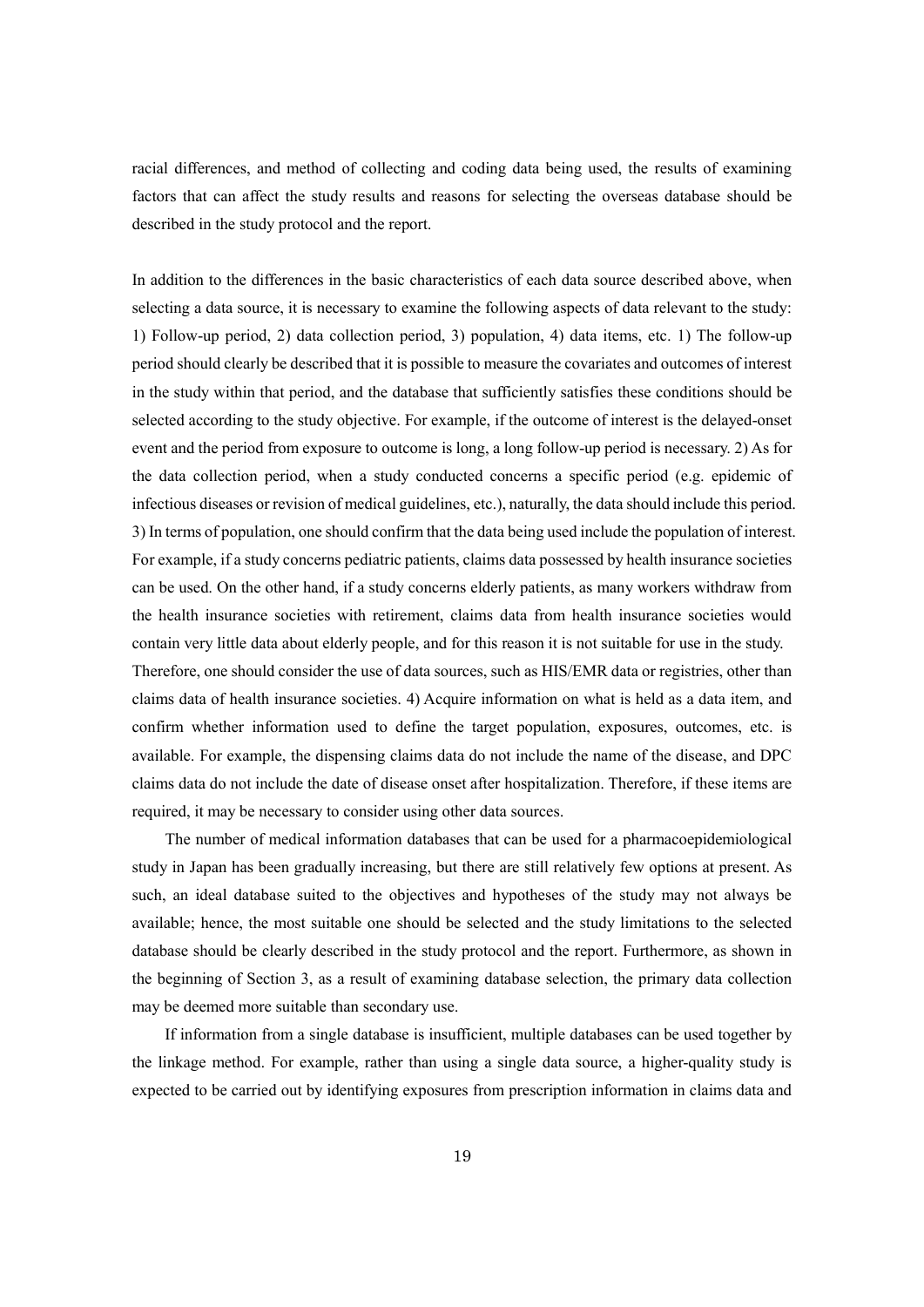outcomes from the laboratory test values in the HIS/EMR data or disease names in a registry. However, since there is a greater likelihood of identifying individuals from the greater amount of information in linked data than in unlinked databases, careful considerations should be taken when linking data. If linkage will be performed, the target data, the method of linkage and its validity should be described in the study protocol and reports.

## <span id="page-20-0"></span>*(2) Standard coding system*

When identifying exposures and outcomes in the database study, data encoding these types of information are usually used. When selecting a data source, appropriateness of the coding system for defining the exposures and outcome should be confirmed. The characteristics and points to consider about the standard coding system used in Japan for disease names, drugs and laboratory tests are presented below.

## <span id="page-20-1"></span>① **Characteristics of disease name codes**

"The International Classification of Diseases and Related Health Problems Version 10" (ICD-10) codes and the "The Standard Disease Names" (in general an exchange code is used), which are even more detailed disease names compatible to ICD-10 codes, are often available in HIS/EMR data. With respect to claims data, "The Receipt Data Processing System (RESEDEN) Disease Name Master," which is mapped with "The Standard Disease Names," is used. Apart from these codes, pharmaceutical companies use "the Medical Dictionary for Regulatory Activities Terminology" (MedDRA) code that mainly expresses ADRs and adverse events to report cases of ADRs and adverse events to the government.

## <span id="page-20-2"></span>② **Characteristics of drug codes**

In the HIS/EMR data, a "National Health Insurance Drug Code" or an "Individual Drug Code" (YJ code) is often assigned, and some of medical institutions assign HOT code. With respect to claims data, the RESEDEN drug master is used, and as these RESEDEN drug codes, national health insurance drug codes, and individual drug codes are mapped with the HOT codes. It is therefore possible to cover other coding systems with whichever codes are provided. Furthermore, the Anatomical Therapeutic Chemical classification system (ATC) code, managed by the World Health Organization, has been mapping with individual drug codes. Both ATC codes and individual drug codes are useful for defining the therapeutic classification of drugs.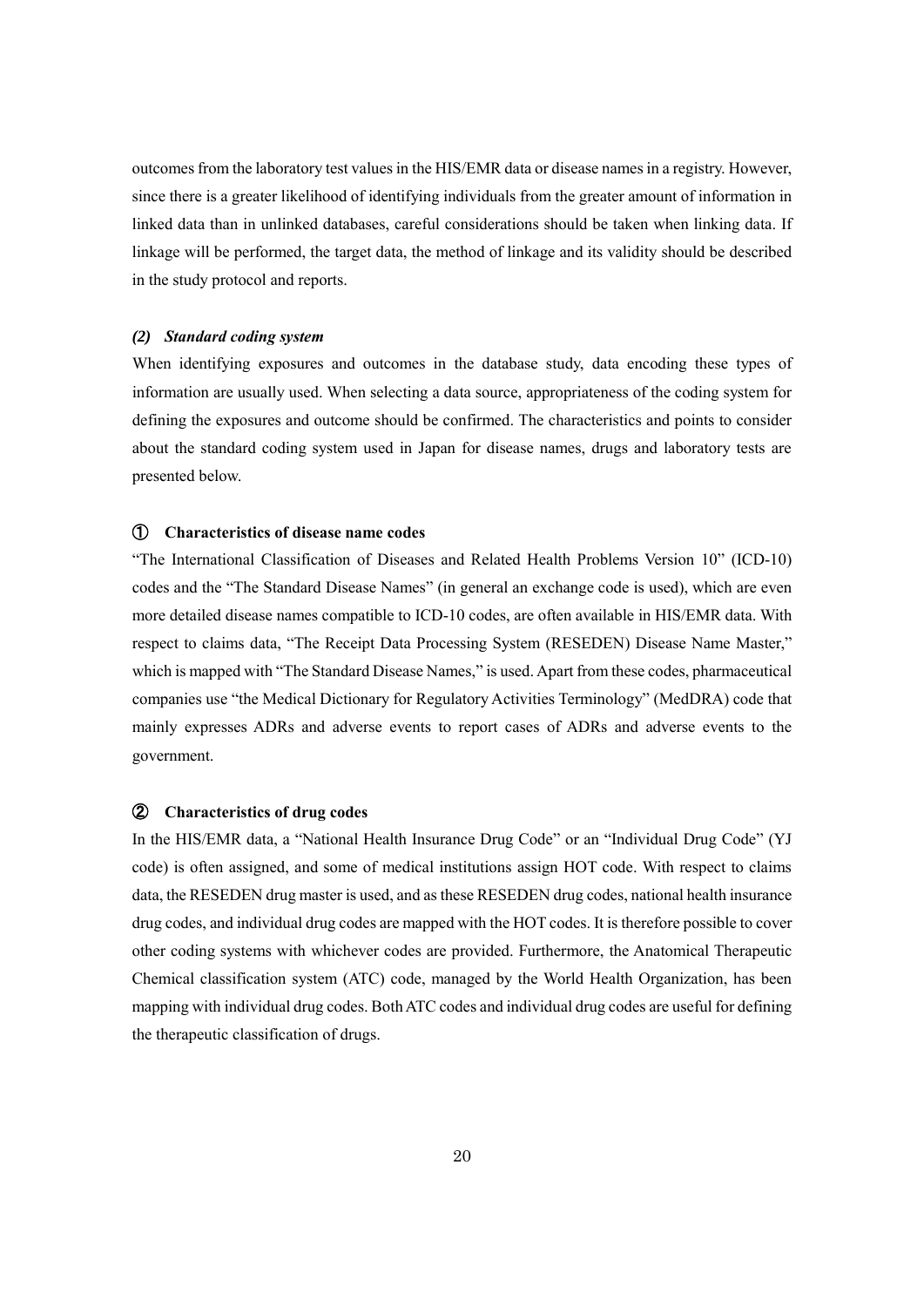#### <span id="page-21-0"></span>③ **Characteristics of laboratory test item codes**

Although JLAC10 managed by the Japanese Society of Laboratory Medicine is available, it is not widespread, and at present, very few medical institutions use JLAC10 in HIS/EMR data. With claims data, the RESEDEN master is also available for medical procedure codes and specific instrument codes that can be used in a study.

## <span id="page-21-1"></span>④ **Points to consider about codes**

The above-mentioned codes may be updated and the code itself or names associated with the codes may be changed. The versions of all codes may not be uniform and multiple versions of codes may be used in a study. For this reason, it is necessary to check all versions contained in each code master, and code lists prepared for definitions of exposures and outcomes should be created by using all versions of code masters contained in data of the study.

#### <span id="page-21-2"></span>*(3) Validation*

Validation indicates the procedure of confirming the accuracy of a method <sup>(1)</sup>. In secondary use of medical information, it is recommended to conduct validation studies for evaluating the accuracy of the definition of exposures and outcomes, etc., used in the study. In particular, if the outcome is defined using only the disease name codes in the claims data, the validation study would be necessary.

Validation studies compare pre-established definitions of exposure and outcome applied to the database against the gold standard information source (data from registry with established reliability, or results of evaluating medical records by proper procedures), in order to evaluate the accuracy of the definitions. An example of procedures using medical records as the gold standard would be to identify all subjects in a particular database, such as subjects corresponding to the exposure or outcome definitions, and to determine whether or not the definition identifies exposure or outcome correctly by reviewing the medical records of these subjects. Judgment criteria for outcomes should be created by referring to any standard diagnostic criteria established in relevant clinical guidelines, etc., if available. Even when there are no relevant clinical guidelines, it is recommended to set criteria based on generally established diagnostic criteria as much as possible. Outcomes are judged according to criteria, but usually judged by clinicians due to the requirement of clinical knowledge. In addition, the judgment should ideally be made by multiple judges to ensure the objectivity of judgment results, and by a small number of judges to minimize the variation in judgment results. Furthermore, in cases requiring the checking of medical records across a number of medical institutions, the methods used in some countries is for a specially-trained person to only extract the necessary information based on a predefined format from each institution's medical records for judging the case of interest, and for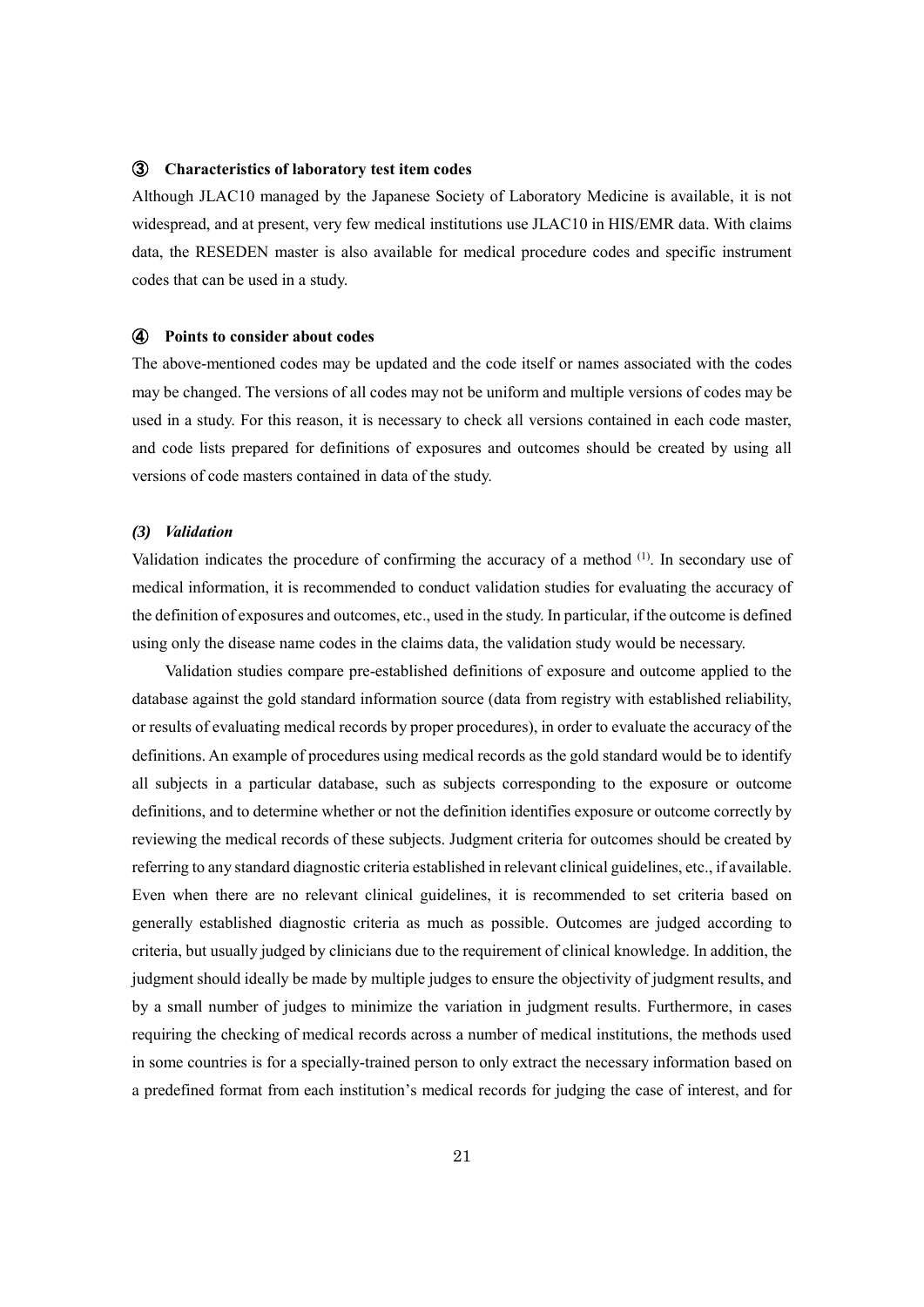the judge(s) to make their judgment based on the extracted information. Although not well established in Japan, this method would be useful in allowing a small number of judges to judge cases in multiple medical institutions.

When the exposure or outcomes meet the judgment criteria, such data are considered true and accurate. The proportion of subjects judged "true" relative to the subjects extracted from the database for corresponding to the definitions is called the positive predictive value  $\frac{1}{1}$  $\frac{1}{1}$  $\frac{1}{1}$  which is an indicator of validity. Other indicators include negative predictive value, sensitivity and specificity, and it is desirable to estimate sensitivity and specificity because they are universal indicators not affected by the composition of the population characteristics in the validation study. However, these estimations require a data source<sup>1</sup> judged based on a gold standard relating to part or all of the target population, such as highly reliable disease registries, but it is often difficult to prepare such a data source. Therefore, only positive a predictive value is usually available from the viewpoint of study feasibility.

<span id="page-22-2"></span>Validation studies are originally performed for a specific database and definition for each study. Thus, the positive predictive value is an indicator specific to them used in the study. However, results of validation studies conducted on the same definitions in other databases may be used in case of difficulty evaluating accuracy of the definition based on medical records etc. because study subjects were anonymized without linkage. Furthermore, if creating an appropriate definition of exposure or outcome based on the information in the database is difficult, or if higher validity of study results is necessary, exposure or outcomes should be identified more accurately by reviewing the medical records and other relevant information, as a different approach from the validation study.

## <span id="page-22-0"></span>**4. Study design and conduct of the study**

The following is an overview of the main study designs used in a pharmacoepidemiological study as well as points to consider about study designs and conduct of pharmacoepidemiological studies.

#### <span id="page-22-1"></span>*(1) Study design*

-

There are many study designs, and the most appropriate one should be selected for each purpose and hypothesis of the study. The characteristics and points to consider about the main study designs used in pharmacoepidemiological studies are discussed below. Among these, designs with a control group are relatively common.

The designs described here are provided for reference. Technical books should be used for

There are various ways to call this, such as positive reaction value and positive hit rate etc., but this guideline follows the "Dictionary of Epidemiology, Version 5."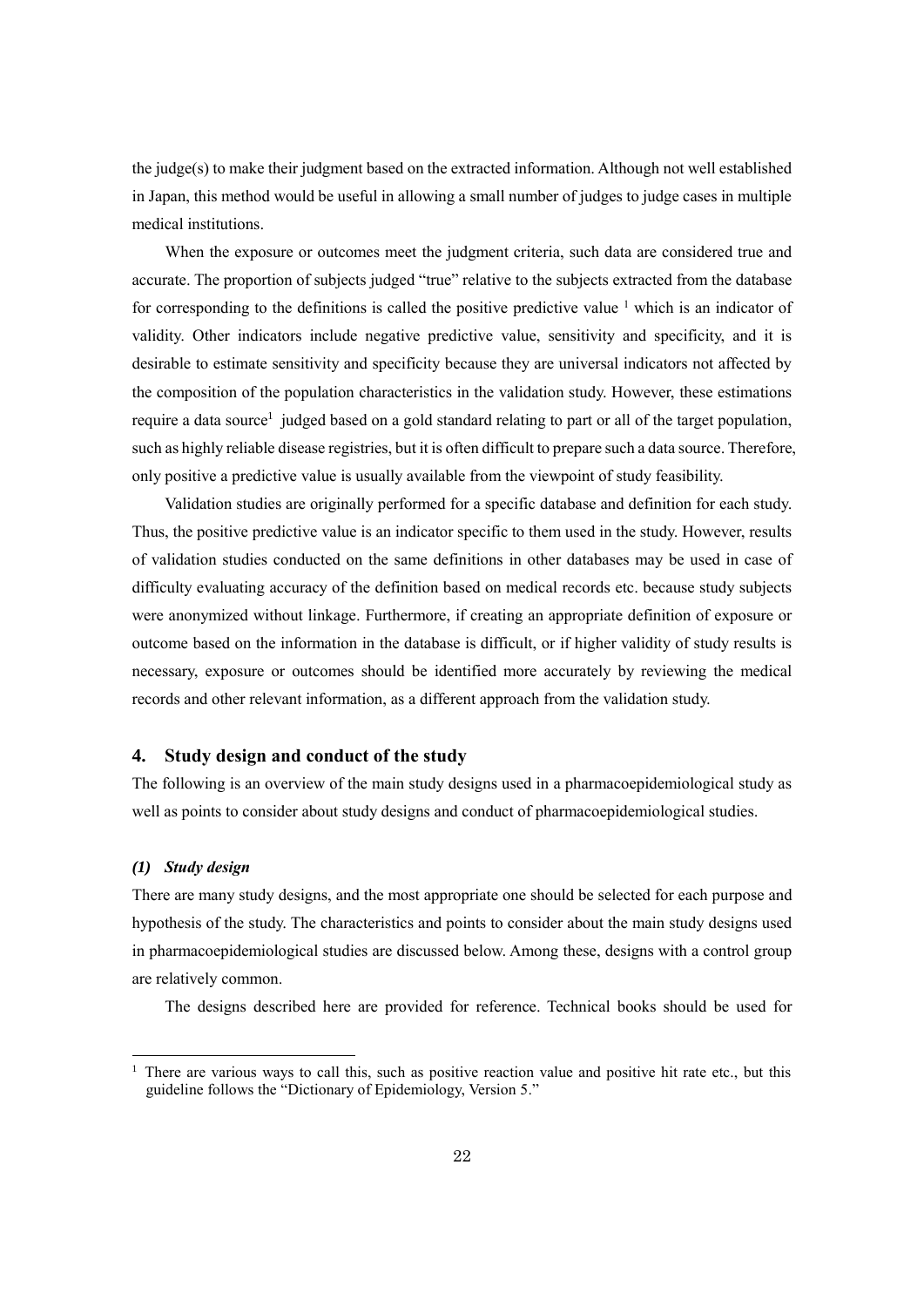considering more details of each design.

#### <span id="page-23-0"></span>① **Cross-sectional study**

#### (a) Characteristics

This is a study design that collects data for the target study population at a particular point in time, and it is used to investigate the prevalence of diseases and the use/prescription status of drugs, etc. It is also possible to analyze trends over time when conducting cross-sectional studies at multiple time points. This design can be used to evaluate impacts of implementing safety-related regulatory actions through investigation of prescription trends before and after safety-related regulatory actions (e.g. a new warning section in the package insert).

## (b) Points to consider

Although control groups can be set in cross-sectional studies, it is difficult to estimate the causal relationship between exposure and outcome because of uncertainties in the temporal relationship between those and as to whether the change in prevalence is due to changes in disease incidence or disease duration, etc.

#### <span id="page-23-1"></span>② **Active surveillance**

#### (a) Characteristics

According to the ICH E2E Guidelines <sup>(6)</sup>, active surveillance is defined as "A method that seeks to ascertain completely the number of adverse events via a continuous pre-organized process." An example of this is the follow-up of patients treated with a specific drug administration through a risk management program. Patients who fill a prescription for this drug may be asked to complete a brief survey form and give a permit for later contact by the investigator.

The FDA has been advancing the construction of a Sentinel System for monitoring the safety of post-marketing drugs in almost real-time. The sentinel system is a new form of active surveillance that makes secondary use of medical information data. For example, it aims to identify safety signals that have a certain extent validity as quickly as possible with regards to adverse events of concern about new drugs that have just been approved.

#### <span id="page-23-2"></span>③ **Case series**

#### (a) Characteristics

This is a study design that collects cases having a common outcome, including a collection of cases with a specific outcome regardless of exposure, and a collection of cases with a specific exposure and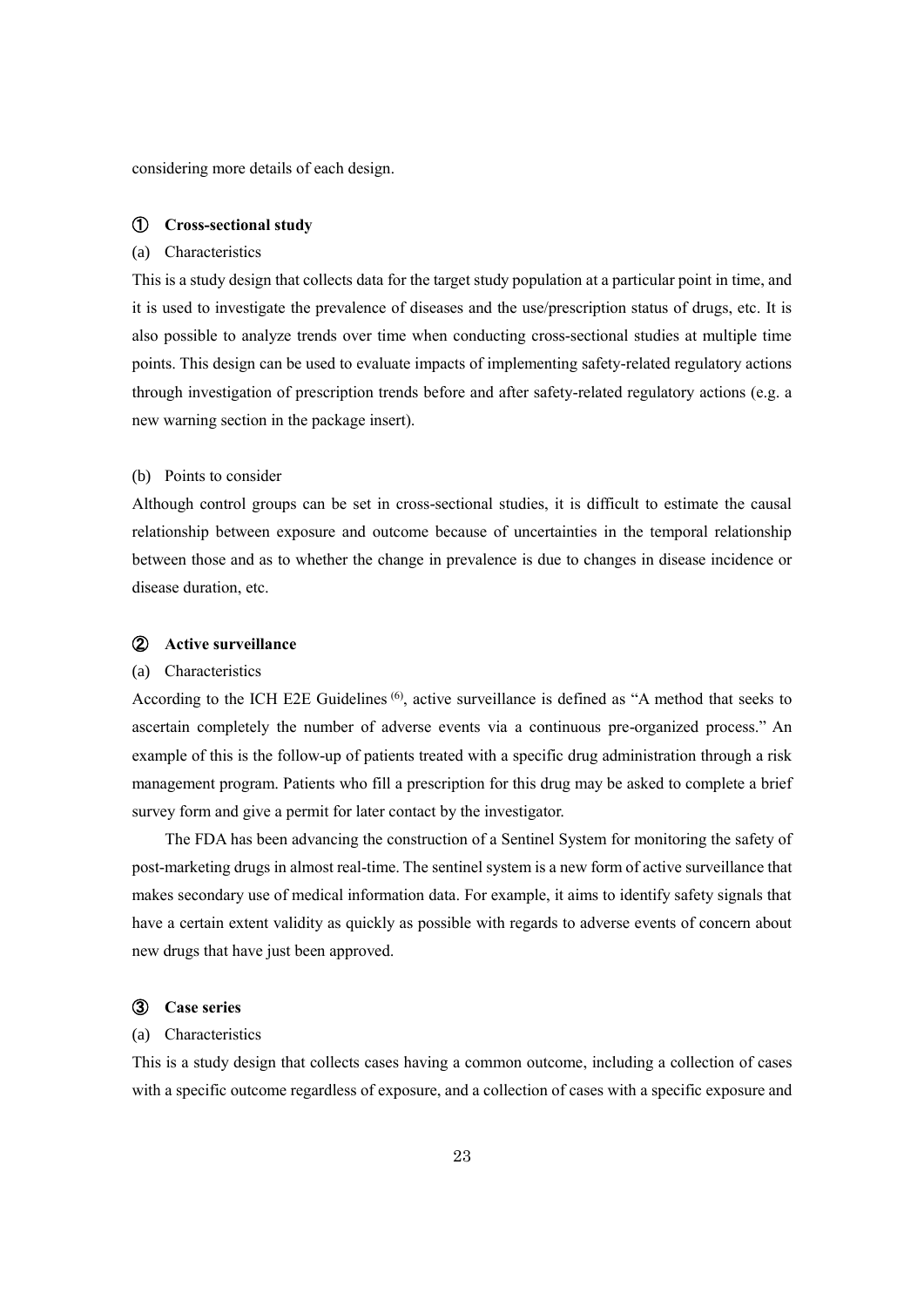outcome<sup>(7)</sup>.

#### (b) Points to consider

Although a case like the latter example discussed in (a) above would lead to generation of a hypothesis related to the relationship between exposure and outcome, it is normally not possible to estimate the absolute risk.

### <span id="page-24-0"></span>④ **Self-controlled case series, case crossover**

#### (a) Characteristics

Both designs use cases as their own control without setting a control group and are able to eliminate the influence of intra-individual confounders that do not change over time. Advantages of these designs are high efficiency, which need only a small number of subjects, because they basically target cases only and uses the follow-up period for each case as the case and control period.

In the Self-Controlled Case Series (SCCS), the incidence rate ratio is obtained as a measure of effect (indicator of action). SCCS was originally designed to evaluate the association between vaccines and acute events, but it has recently been considered for application to other medicines. On the other hand, in Case Cross Over (CCO), the incidence rate ratio is obtained as an odds ratio, as a measure of effect.

#### (b) Points to consider

These designs have matters to be considered such as: The influence of time-varying confounders cannot be eliminated unless suitable adjustments are made, the definition for setting a risk period (period of risk of outcome occurring after exposure) significantly affects the results of analysis, and the reverse causality is likely to occur because this design is often used for assessing acute events. Therefore, in applying these designs, the validity of using these designs and the necessary conditions for appropriate use should be well considered.

Furthermore, as CCOs usually only set the control period before the case period, it is easily influenced in situations where the prescription trends fluctuate with time. To deal with this issue, it is desirable to consider designs that set a control period after the case period, or case-time-control designs, as alternatives to the standard CCO. The case-time-control design specifies a non-case group (control) matched in time from the same population in which the cases occurred, and it calculates the adjusted odds ratio for the purpose of adjusting the temporal fluctuation in prescription trends (8).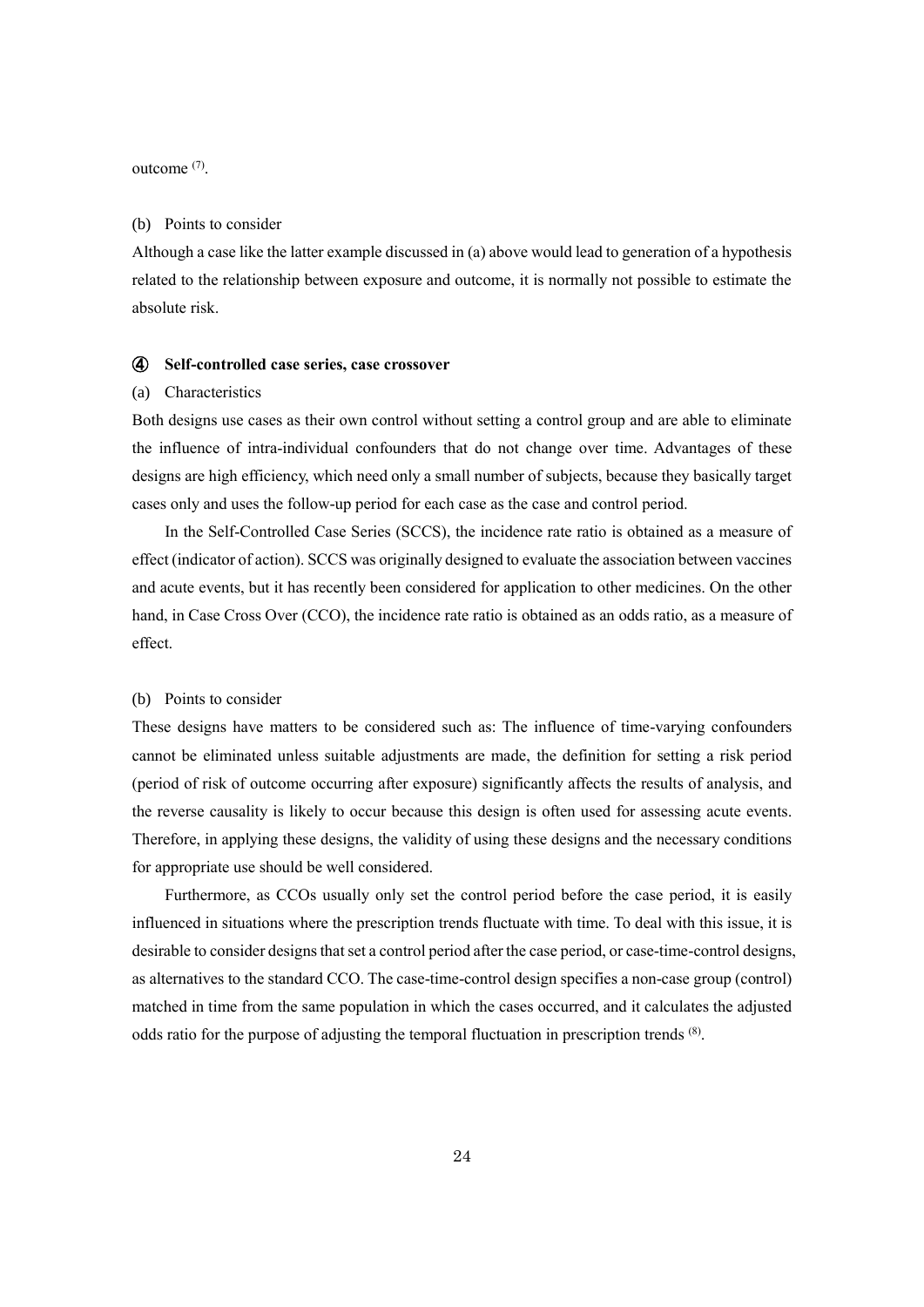## <span id="page-25-0"></span>⑤ **Cohort study**

#### (a) Characteristics

A Cohort is broadly defined as "A group of individuals selected for specific purposes, and followed for a certain period." Cohort studies measure the incidence of diseases occurring in one or more cohorts, and it is the prototype of all epidemiological studies <sup>(9)</sup>. Although it allows the measurement of multiple outcomes from a single cohort, if the outcome is rare, a very large cohort size will be required. When a control group will be provided, the risk difference<sup>2</sup> and the risk ratio<sup>3</sup> or incidence rate difference and incidence rate ratios are used as measure of effect. Although it is possible to measure incidence ratios and incidence rates in cases without a control group, it is not possible to determine the measure of effect.

Data collection for cohort study is labor-intensive, when using the questionnaires as a conventional data collection method, but more efficient when using a large-scale database. For this reason, the cohort study is usually selected as the design of an epidemiological study.

## (b) Points to consider

When studying the relationship between a drug of interest and outcome of interest for the purpose of signal evaluation, a control group should be provided for conducting an appropriate evaluation. In addition, a control group is necessary when estimating the relationship between exposures and an outcomes with a high background incidence rate, or between exposures with little drug influence and outcomes. The exposure group and control group populations of interest should be as similar as possible in terms of age, sex, disease, concomitant treatments, etc. Even if there is no proper simultaneously comparable control group, if there is comparable and reliable historical data on populations not receiving the exposure of interest, it is possible to compare with this data (historical control).

#### <span id="page-25-1"></span>⑥ **Case-control study, nested case-control study**

#### (a) Characteristics

-

These designs aim to reach the same goals as cohort studies more efficiently by sampling the controls  $(9)$ . It is possible to estimate the relationship between a single outcome and multiple exposures, and the

<sup>&</sup>lt;sup>2</sup> The term "attributable risk" is sometimes used instead of risk difference, but the term attributable risk implies that factors other than exposure that affect outcomes between the two groups are equivalent, and it is sometimes used to mean "attributable fraction," which is risk difference divided by the incidence in the exposure group, or as other different indicators.

<sup>&</sup>lt;sup>3</sup> The term "relative risk" that encompasses both the risk ratio and the incidence ratio is sometimes used. The term "relative risk" may also be used for odds ratios when the odds ratio in a case-control study can be interpreted as a risk ratio or an incidence rate ratio.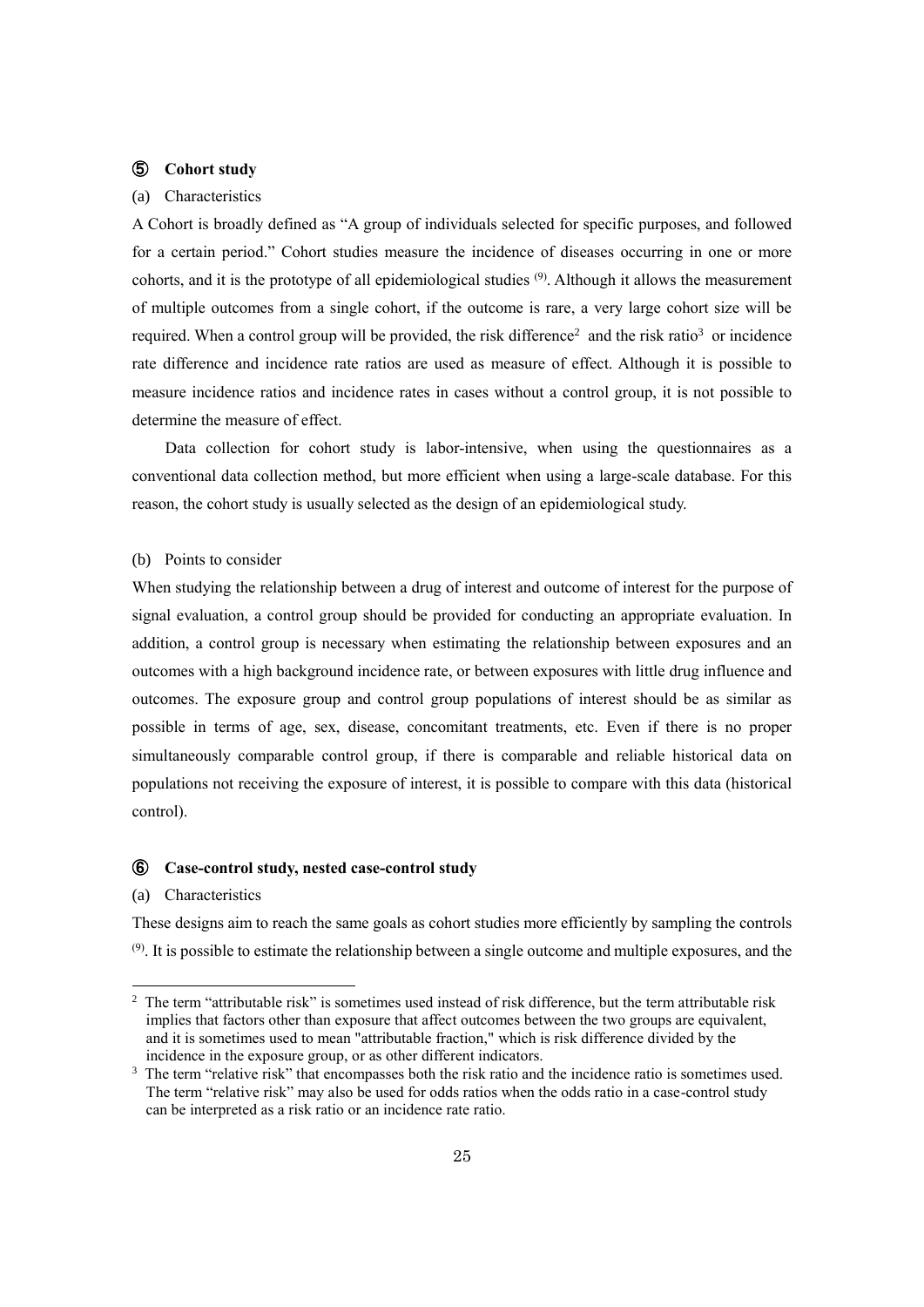odds ratio can be obtained as a measure of effect.

This design has been relatively common in the conventional data collection approach using questionnaires because this design is more efficient than cohort studies as the amount of data collected is less. When a large-scale database is available for use, nested case-control studies using a cohort are also sometimes conducted.

## (b) Points to consider

In general, control should be selected from the source population that gave rise to the cases. If a source population cannot be defined clearly, it is necessary to consider an approach for selecting appropriate controls. The nested case-control design, which is a case control study conducted within the predetermined cohort, is a useful approach which ensures that controls are selected from the source population.

## <span id="page-26-0"></span>*(2) Points to consider about study designs*

## <span id="page-26-1"></span>① **Definition of study population**

In order to define the study population, it is necessary to check the follow-up period of each individual contained in the study population in the data being used. The definition of the follow-up period, for example, is the period between the start date to end date of data collection in claims data, whereas in HIS/EMR, the follow-up period is from the date of hospitalization to date of discharge. If claims data do not provide such information used to define the follow-up period, it is necessary to consider how the follow-up period should be defined.

The study population needs to be suited to the purpose and hypotheses of the study, and the inclusion and exclusion criteria should be set so as to compose the population. When the study population is identified by applying these criteria to the data during a study, check the information of the people excluded, especially regarding the exclusion criteria, and examine whether or not people have been excluded from the study improperly, from the point of view of the purpose and hypotheses of the study before starting the study. It is also necessary to check that censoring of observation has not occurred in connection with the incidence of specific exposures or outcomes.

A suitable unit of observation should be set, such as person-year, number of people, number of prescriptions, etc.

#### <span id="page-26-2"></span>② **Definition of exposure**

As information related to drug prescriptions vary by data source in terms of the granularity of information and the types of drugs contained, exposure should be defined by taking these points into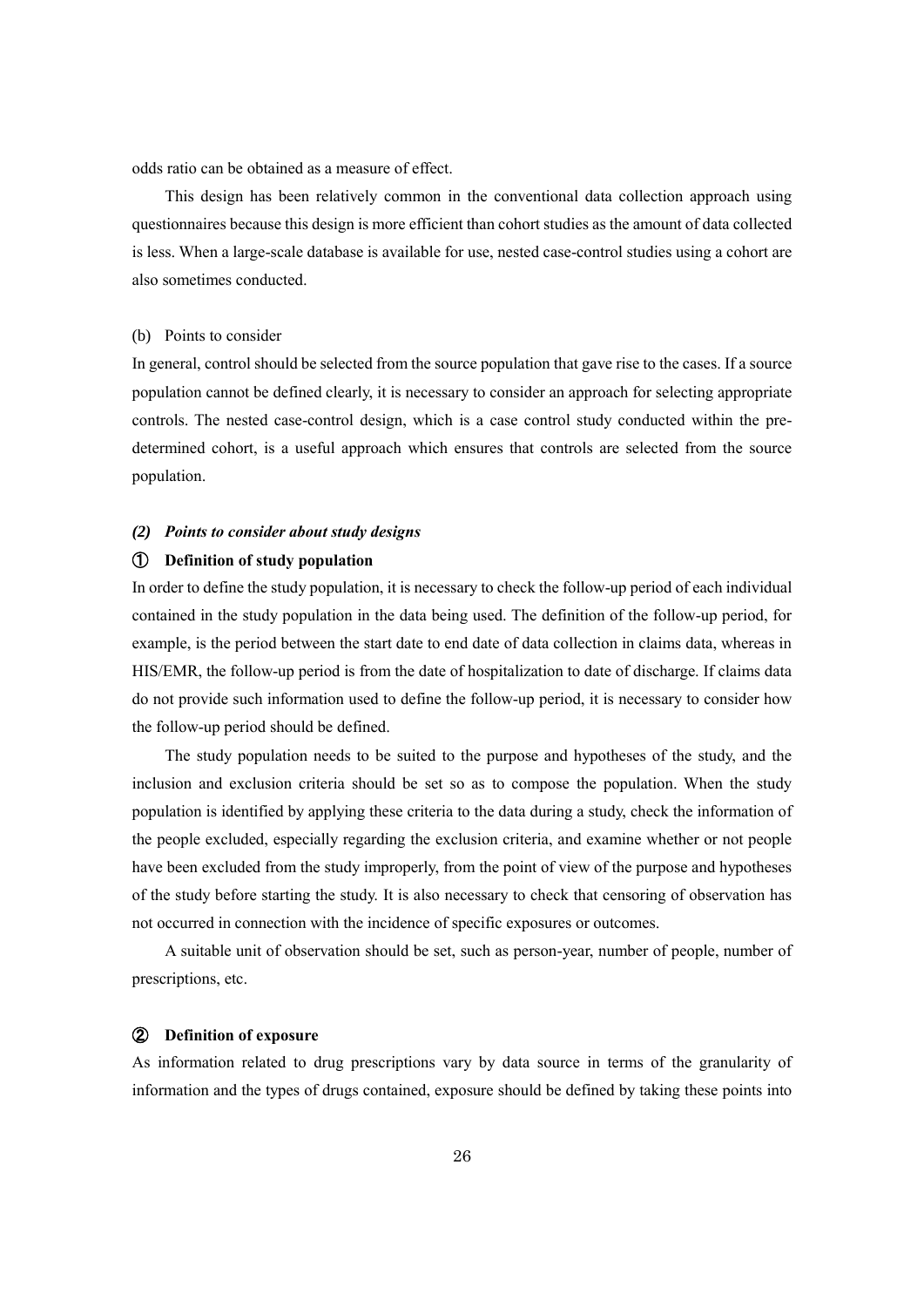consideration. For example, exposure should be defined by considering the drug coding system being used, whether the prescription information contains the date or just the month, and whether the data contains out-of-hospital prescriptions or in-hospital prescriptions of drugs. List the drug codes of interest exposure and exposures of control groups, and where a drug has multiple dosage forms, clearly indicate the dosage forms used as exposures.

Usually, prescription and dispensing information can be obtained on the secondary use of a medical information database, but information on actual use of the drug is often not available. Therefore, it is necessary to define the exposure period by deducing the actual status of drug use based on the prescription and dispensing information. When defining the exposure period, it is necessary to decide whether the start date of exposure is the date of prescription or the date of dispensing, whether to consider the gap between the previous prescription period and next prescription period as a continuous exposure period, whether to set a grace period after the end of the prescription, and what the conditions are for completion of the exposure period. Furthermore, for chemotherapy with anticancer drugs where a prescription cycle is a fixed period of time, and prescriptions that are to be taken as needed, it is necessary to consider the most suitable way to set the exposure period. If information related to the prescription dose is needed, it is necessary to consider how to measure it, and how to calculate the daily dose, cumulative dose, etc. Furthermore, consider the necessity to limit the population to new users of a drug, and if this is necessary, the conditions for defining new users should be set (e.g. no prescription of the drug in 6 months prior to starting the prescription).

## <span id="page-27-0"></span>③ **Definition of outcome**

When making secondary use of the data, it is essential to establish a highly valid definition of outcome using information contained in the data. Consider whether or not a highly valid definition of outcome can be achieved by combining drugs, laboratory tests and medical practices used for diagnosis or treatment, but not defining outcome only based on the disease name related to the outcome. List the codes such as disease names, drug names, laboratory test names, and medical practices used to define the outcome. Moreover, it is essential to define the date of outcome. In particular, when the outcome is defined by combining multiple information, consider which date information is defined as the incident date of outcome. When the data contains laboratory test values like HIS/EMR data, it is recommended that the test values are used in defining the outcome. For example, where the outcome is leukopenia or thrombocytopenia, a highly valid definition of outcome is achievable by setting a reference laboratory test value as the outcome. However, it is also necessary to consider the test values before start of exposure and the interval from exposure to testing. Also, when conducting a study using the data from multiple medical institutions, define the outcome considering the difference in the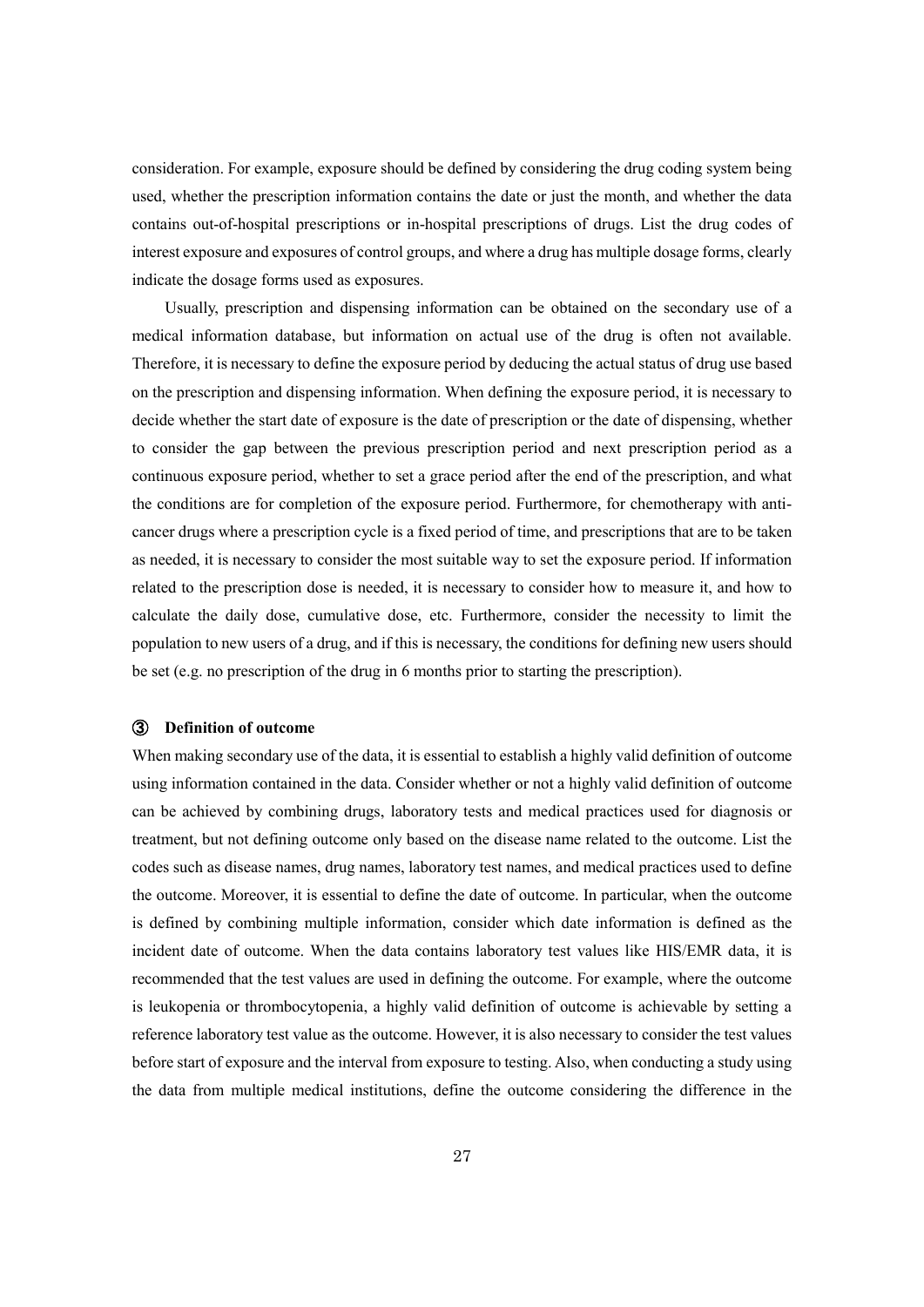reference ranges for test values at each medical institution.

When using the disease name codes to define the outcome, it should be aware of the fact that the timing of the data provided with the disease name may differ, depending on the data source. For example, there are situations where the start date of treatment on the claims data and the date of diagnosis on the HIS/EMR data do not match for the same patient. It is also necessary to consider the latent period until the incidence of outcome, as well as whether the study will identify outcomes occurring for the first time or those occurring multiple times.

## <span id="page-28-0"></span>④ **Bias**

The errors associated with results and estimation in epidemiological studies are largely divided into 2 types namely, random errors and systematic errors. The former are randomly occurring errors, and they are data variations that cannot be explained by systematic errors. Theoretically, if the size of the study population is made infinite, the variation of mean due to random errors can be reduced to zero. The latter, also called bias, is a systematic deviation from the true value, and the degree of deviation of mean does not change even if the size of the study population becomes infinite <sup>(9)</sup>. Although bias can be subdivided into many types, the three broad types are selection bias, information bias, and confounding. Refer to technical texts for the details and strategies for handling each type of bias (10).

When defining outcomes and exposures using data items included in the medical information database, in particular, it should be noted that information or selection bias may arise when the information contained in the database is different from the facts because of the data deviation from the actual date or missing information. If bias is expected, it is important to conduct a sensitivity analysis in order to ensure the robustness of the results of analysis.

Among confounding, what is particularly problematic in a pharmacoepidemiological study is "confounding by indication," which is also called "confounding by reason for prescription." It has been pointed out that in the secondary use of data, the information needed to deal with this issue can be particularly lacking <sup>(11)</sup>. When comparing a particular drug user with a non-user, the proportion of subjects with indicated disease of the drug in the user group is naturally higher than in the non-user group. Even if two drugs with the same indication are compared, if they are prescribed for patients with different severity of the illness and comorbidities, there may be differences in the distribution of severity and comorbidities between the two groups. If the presence or absence of an indication, its severity, or the presence or absence of comorbidity affects the outcome of interest in the study, the incidence of outcome may be also affected by the differences in indication, its severity and the presence of comorbidity, as well as by the presence or absence of exposure, or the difference in exposure. Confounding by indication refers to the effect of the drug itself and some other factors,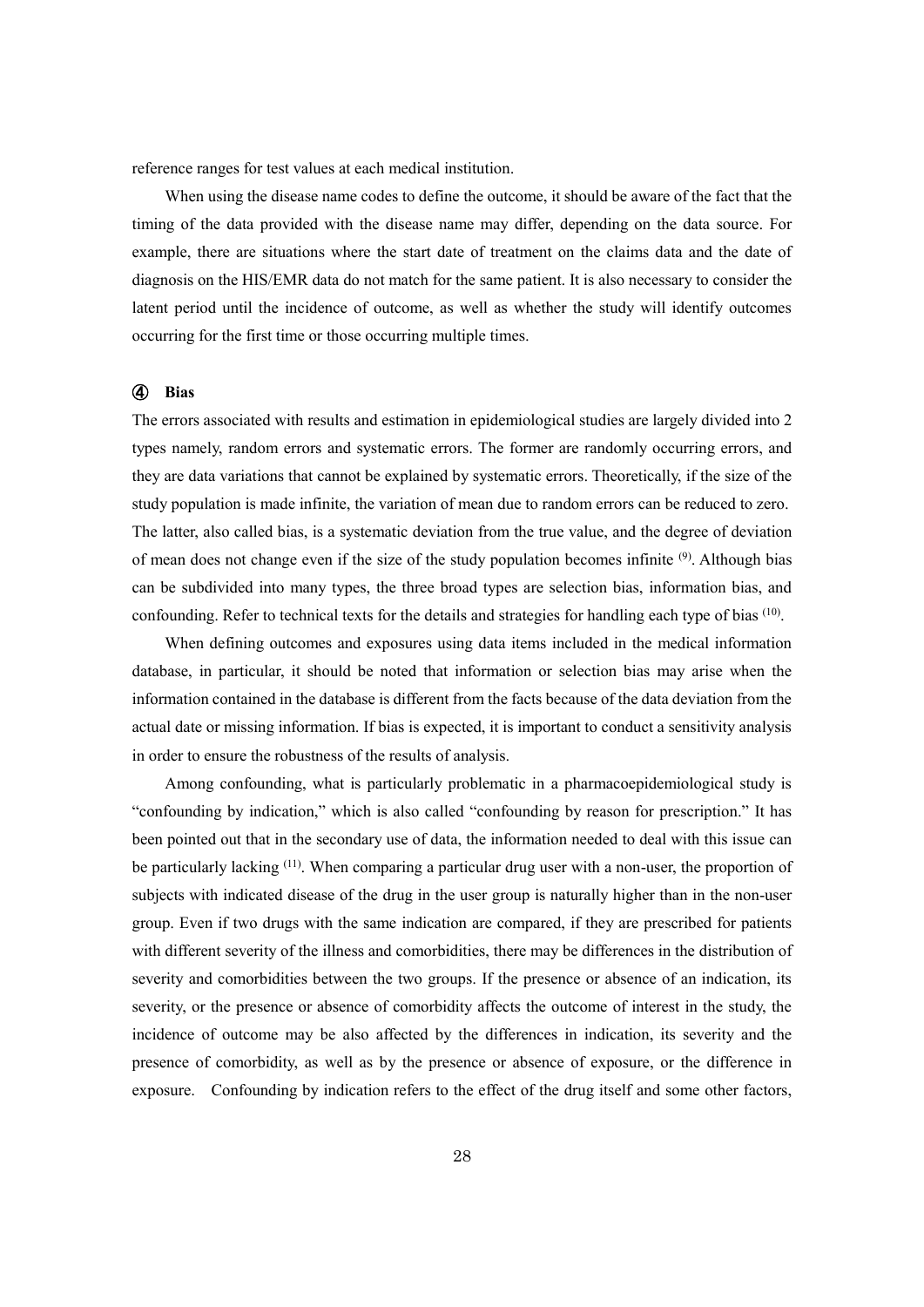that is, the mixing of the effects due to indication, or the results of mixing. It is not possible to correctly estimate the measure of effect without properly adjusting the confounding by indication (10).

It is necessary to sufficiently consider how to deal with every conceivable confounder from the planning stage of the study. In addition, prepare a code list for covariates like confounders, similar to the definition of exposure and outcome, and set the factors that need to be identified. Covariates should generally be identified during the period set before the start of exposure of interest.

#### <span id="page-29-0"></span>⑤ **Adjustment of confounders**

Confounders can be either measurable or unmeasurable, and if these are likely to exist, efforts should be made to minimize the effect of confounding or to estimate the extent of that effect.

For measurable confounders, there are approaches, such as restricting the study population so that potential confounders do not give rise to confounding, balancing the distribution of confounders between groups by matching, doing stratified analysis by confounders at the analysis stage, equalizing the confounders in each group by standardization, etc. (12)

For unmeasured confounders, there are adjustment approaches such as external adjustment, which measures confounders using external data containing detailed information different from the data being used in the study and uses the results to make adjustments, as well as methods that use the self-control design described in section 4. (1) ④, a method of setting a control group exposed to the drug with the same indication and balancing the distribution of confounders by aligning the characteristics between both groups (active comparator), and sensitivity analysis<sup>(12)</sup>.

When adjusting for numerous measurable confounders simultaneously, the confounders are often included in a multivariable regression model. However, it is known that if there are too many confounders relative to the number of the outcome incidence, the analysis takes time and the measure of effect cannot be correctly estimated <sup>(13)</sup>. To deal with this problem, there is a method in which a score summarizing multiple covariates is created, and the number of covariates is reduced by including this score in the multivariable regression model. Such summary scores include the Propensity Score (PS) for predicting exposure from multiple covariates, and the Disease Risk Score (DRS) and the Charlson Comorbidity Index (CCI) for predicting outcome incidences. The details provided below are not to recommend the use of these scores, but should be used according to the purpose of the study.

#### (a) Propensity Score

PS is a summary score of covariates predicting the probability of receiving exposure, and it is estimated from multiple covariates for each individual, regardless of the relationship with the outcome  $(14)$ . If there is an exposure of interest (Drug A) and a comparator exposure (Drug B), PS is the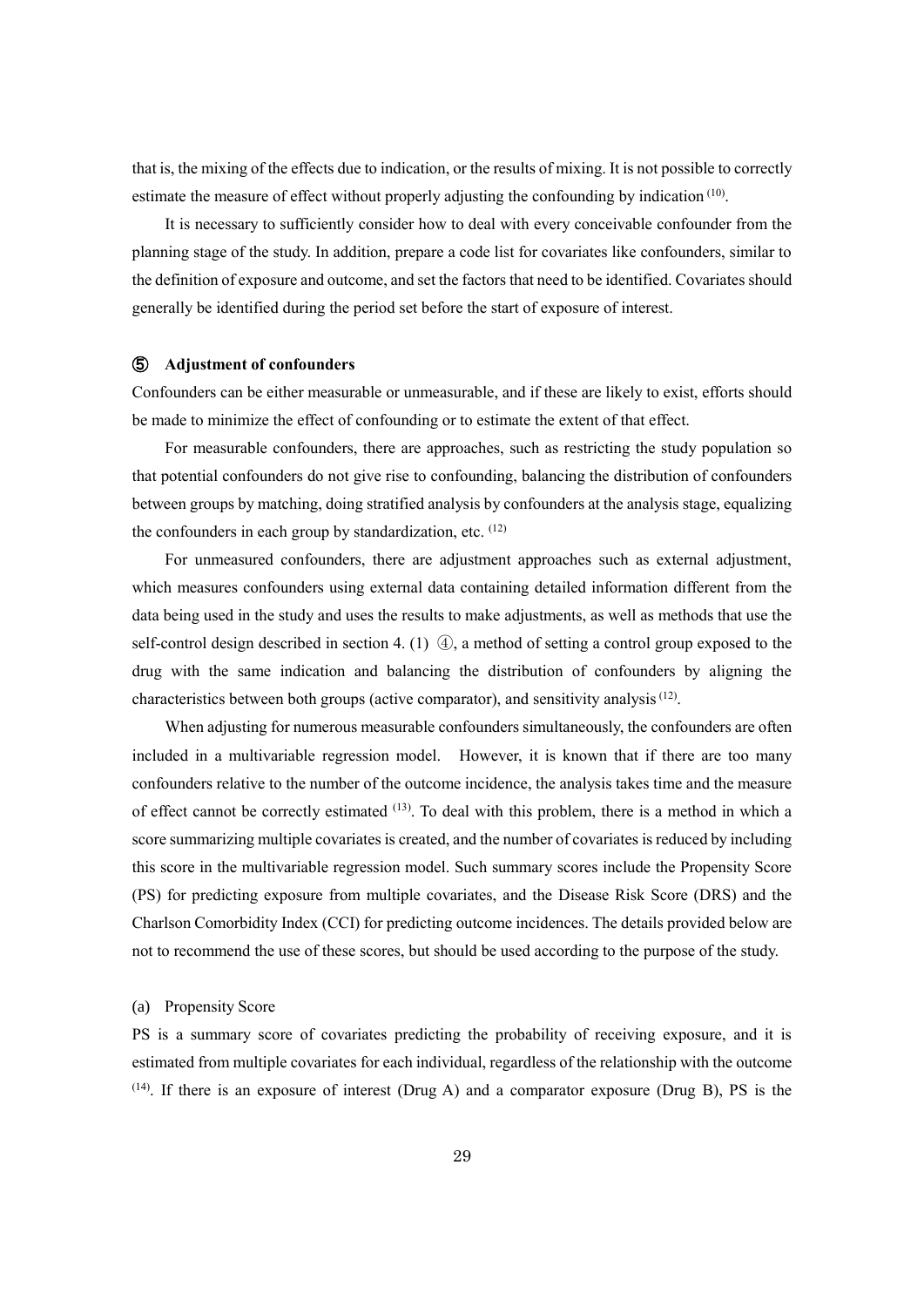probability of each individual being prescribed Drug A, estimated independently of whether the actual prescribed drug is A or B. If the PS obtained from an individual's covariate is close to 1, Drug A is likely to be prescribed even if Drug B was actually prescribed. Conversely, if the PS is close to 0, the probability of Drug A being prescribed is considered low, even if Drug A was actually prescribed. The PS obtained for each individual can be used for matching, stratification, and regression models.

PS was proposed for the first time in 1983 (15), and in recent years, it has been used in many studies. In particular, in cohort studies that use databases, PS has been established as a standard method to achieve balance in the covariates between two groups. However, it is important to consider that it is only possible to adjust the observable covariates, and that an accurate PS may not be obtained if the scale of the data source is small. There are various opinions regarding the choice of variables to estimate PS, but at the very least, PS should be estimated by measuring as much as possible all factors that are related to choice of treatment and affect the outcome.

#### (b) Disease Risk Score

DRS is estimated from multiple factors that predict the outcome and prognosis of a disease, such as CCI, described in the next section. In pharmacoepidemiology, DRS normally mean a summary score estimated from unexposed group data in a study, with the aim of not only simply predicting outcome incidences but also adjusting confounders (16). This is used as a summary score for confounding factors in stratification and regression models, and it can be used in studies where, for example, cardiovascular disease is the outcome <sup>(17)</sup>. In pharmacoepidemiological studies, DRS is rarely used compared to PS. However, if the prescribing trend of a drug changes rapidly, such as immediately after the start of new drug sales, it may be appropriate to adjust confounding factors with this DRS rather than PS, and there is also a method of using DRS as an effect modifier. Its usefulness is being reviewed in recent years (18) (19) .

#### (c) Charlson Comorbidity Index

There are summary scores directly intended for predicting the incidence of disease outcome. For example, CCI is known as a score that estimates the mortality risk by totaling the scores for specific diseases such as cancer, cardiovascular disease, and diabetes, etc. <sup>(20)</sup>. Although it was originally created using information from medical records, a method of converting the CCI-estimated disease list to ICD-9-CM or ICD-10 has been devised to allow its use in a database study  $(21)$   $(22)$ . Although studies using this score as a covariate have been seen both in Japan and other countries, it is a score created in the United States in the 1980s, and there may be differences in background from current medical practice, such as diagnostic criteria. Therefore, when using CCI, the validity of the CCI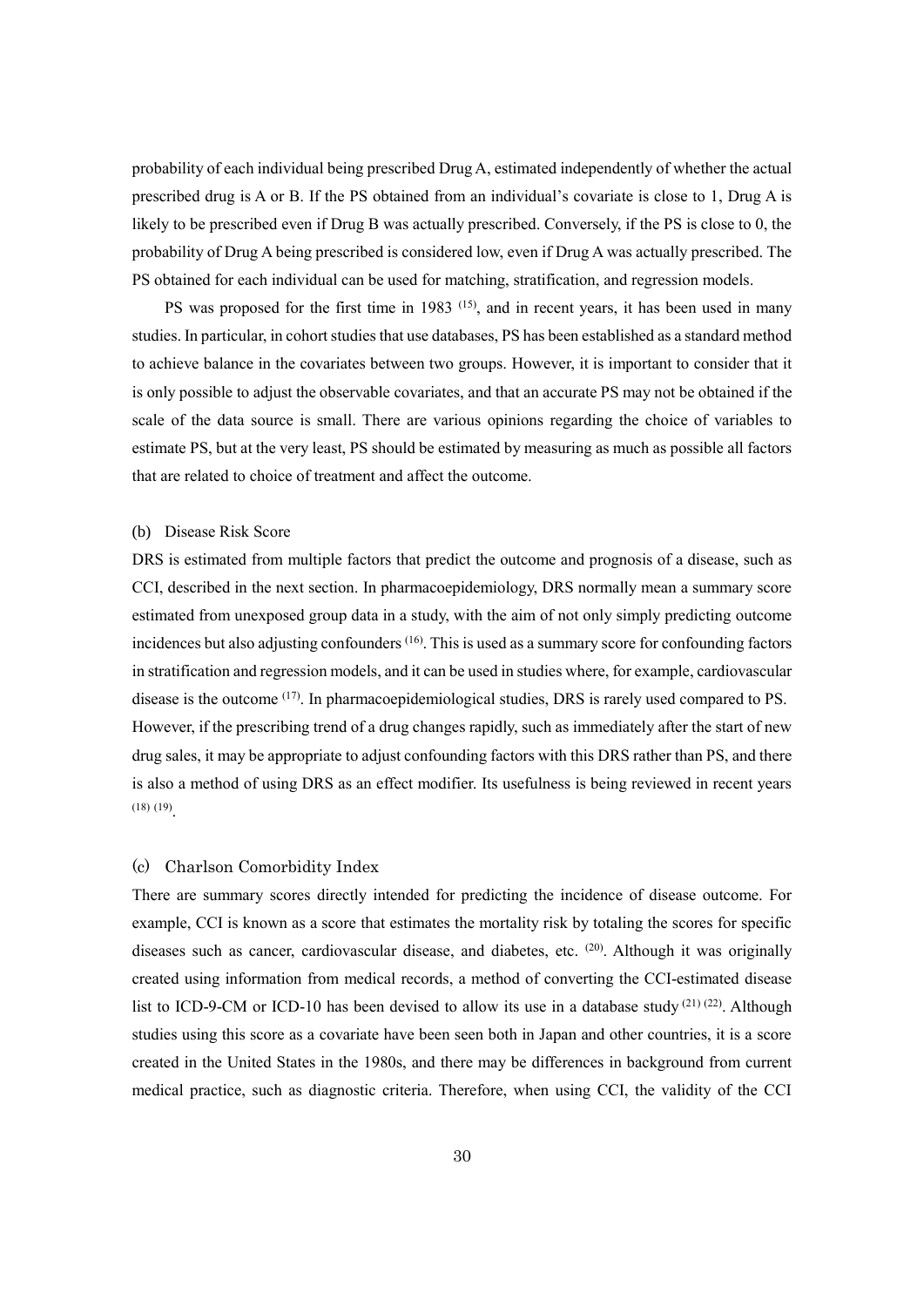estimation method should be confirmed for each data and disease area used in the study.

## <span id="page-31-0"></span>⑥ **Effect modifiers**

If the effect of the exposure on the outcome differs depending on the level of a factor other than the exposure and outcome, the factor is called an effect modifier. For example, if the incidence of ADRs of a drug differs between men and women, sex is the effect modifier. As effect modification vary depending on the measure of effect being used, it is sometimes referred to as the effect-measure modification rather than the effect modification. The presence or absence of effect modifiers should be investigated in the planning stage of the study, and creation of the analytic plan should include estimation of the influence of any important effect modifiers identified.

## <span id="page-31-1"></span>*(3) Data management*

Data management, which includes data checking and cleaning performed before analysis, creation of analysis data sets (variable selection and creation), etc., should be recorded in documents, such as reports, well enough to be reproducible by a third party.

## <span id="page-31-2"></span>*(4) Analysis*

It is important to make a clear distinction between the analysis prescribed in the study protocol prior to the start of the study and analysis added after confirmation of the protocol. In order to ensure the reproducibility of the analysis, the analytical process should be clearly documented, and the analysis program should be saved with comments so as to be easily understandable by third parties.

## <span id="page-31-3"></span>*(5) Quality assurance*

The accuracy of data used for study should be ensured thorough an information security measure, creation of access records to the data, etc. Quality assurance should also be applied to each document and program in the study process.

#### <span id="page-31-4"></span>*(6) Protection of personal information, and ethics*

Every study that is conducted should be done according to ethical guidelines related to the epidemiological study (5) and relevant regulations. In addition, regarding the handling of data used for the study, the framework should be implemented for explaining to people outside of the study organization how to deal with security issues such as preventing the leakage of information.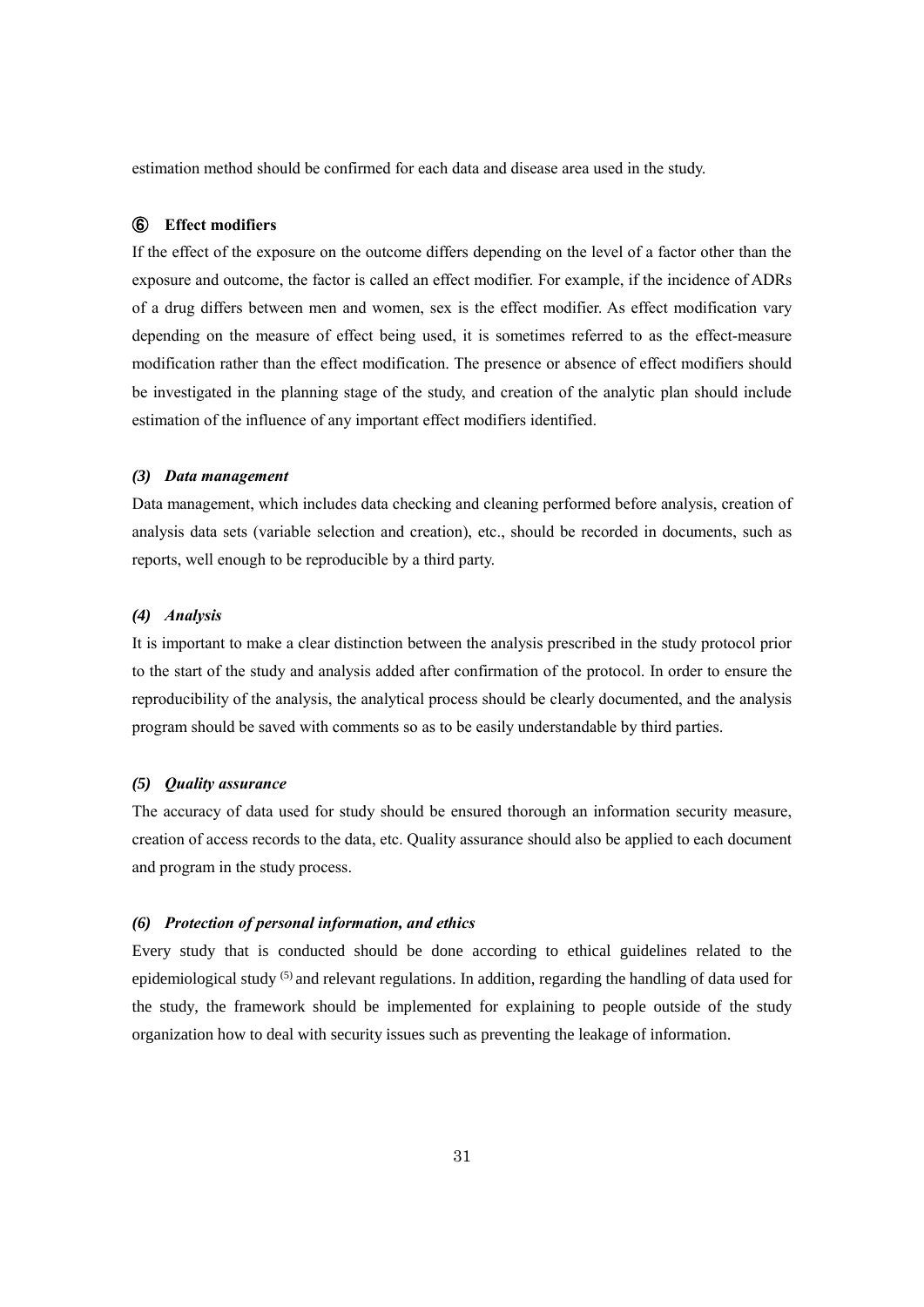## <span id="page-32-0"></span>**5. Preparation of study report**

If submission of a study report is required, all of the items listed below should be included in the report, but do not necessarily specify the structure of the report, such as the order of items. If a study report is not required, a record of these items can be made in any suitable format, containing the following items, in order to ensure the reproducibility of the study.

The study report should include all items mentioned in the study protocol such as the purpose and methods. If the protocol was updated during the study, the study report should reflect the latest version in addition to the sections for results and discussion, etc.

It is also recommended that the contents of the report is checked with the statement of the Strengthening the Reporting of Observational Studies in Epidemiology (STROBE) where necessary (23), even aside from the points to consider described below.

・Title of report

The title should ideally correspond to that of the study protocol, for consistency.

・Report update history

As with the study protocol, the update process should be recorded.

・Definition of terminology

Terms used in the report should be added and be described as in the study protocol.

・Purposes

These should be described as in the study protocol. Any additional points should also be stated.

・Background, previous study

These should be described as in the study protocol. Any additional points should also be stated.

・Organization of study

These should be described as in the study protocol. Any additional points should also be stated.

・Study period

The actual period needed for the study should be stated.

・Selection of data source, method for obtaining data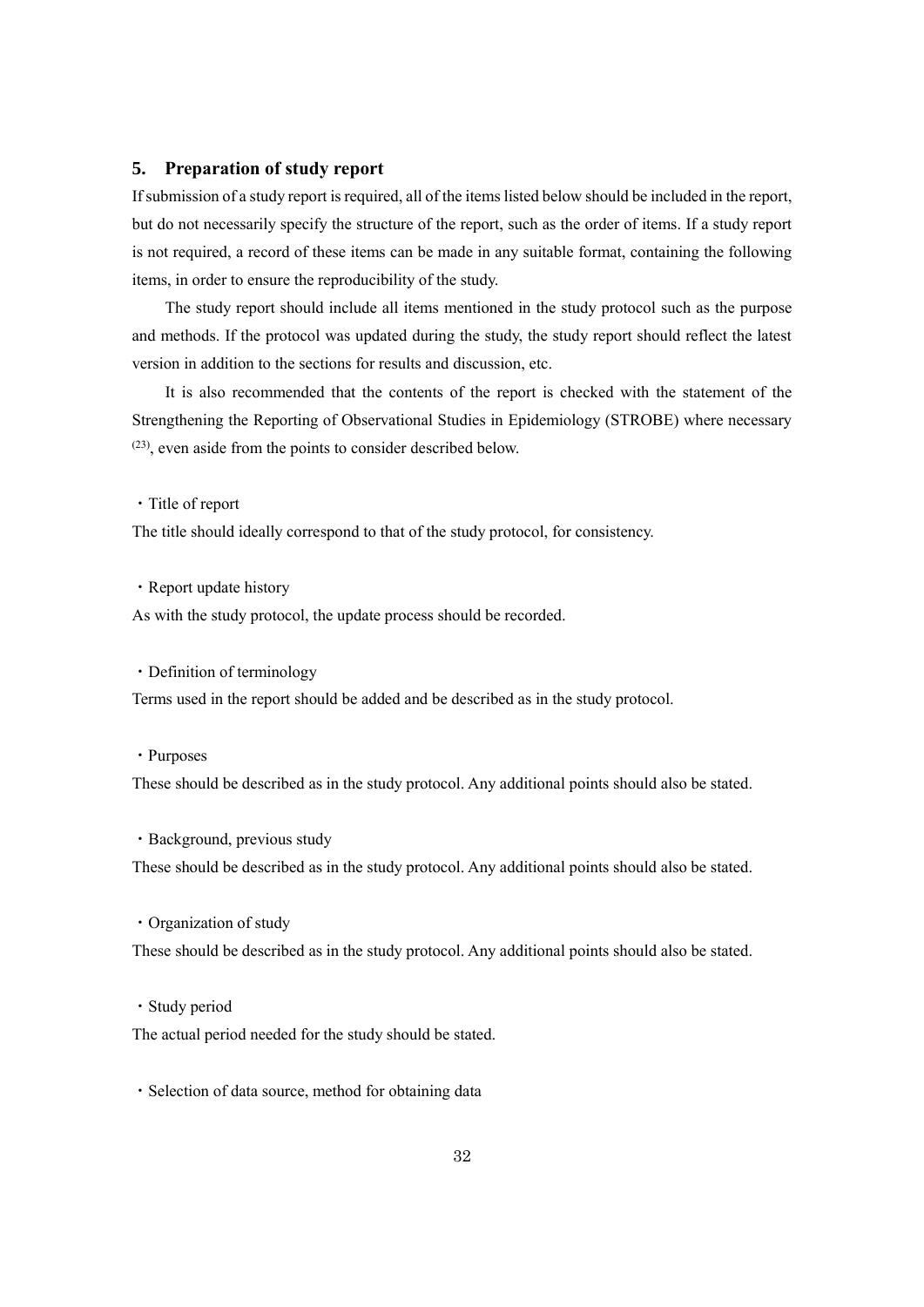In addition to the contents of the study protocol, any additional points should also be stated, such as the actual methods used to obtain data.

・Study design

This should be described as in the study protocol. Any additional points should also be stated.

・Sample size, detection power

These should be described as in the study protocol. Any additional points should also be stated.

・Definition of study population This should be described as in the study protocol. Any additional points should also be stated.

・Definition of exposure

This should be described as in the study protocol. Any additional points should also be stated.

・Definition of outcome

This should be described as in the study protocol. Any additional points should also be stated.

・Definition of covariates

This should be described as in the study protocol. Any additional points should also be stated.

・Validation

This should be described as in the study protocol. Any additional points should also be stated.

・Data management, statistical analysis

This should be described as in the study protocol. If the missing values were supplemented or data conversion (coding, categorization, etc.) was performed in the data management process, describe the details of the processes. Also, if there are items that should be noted, such as those with a large proportion of missing values among the measured variables, describe them. Additionally, analyses performed after the confirmation of the study protocol, such as adjustment of confounding factors, presence of effect modifiers, study of interaction, additional sensitivity analysis, etc., should be clearly distinguished from what was mentioned in the protocol. The purpose of these additions should also be described.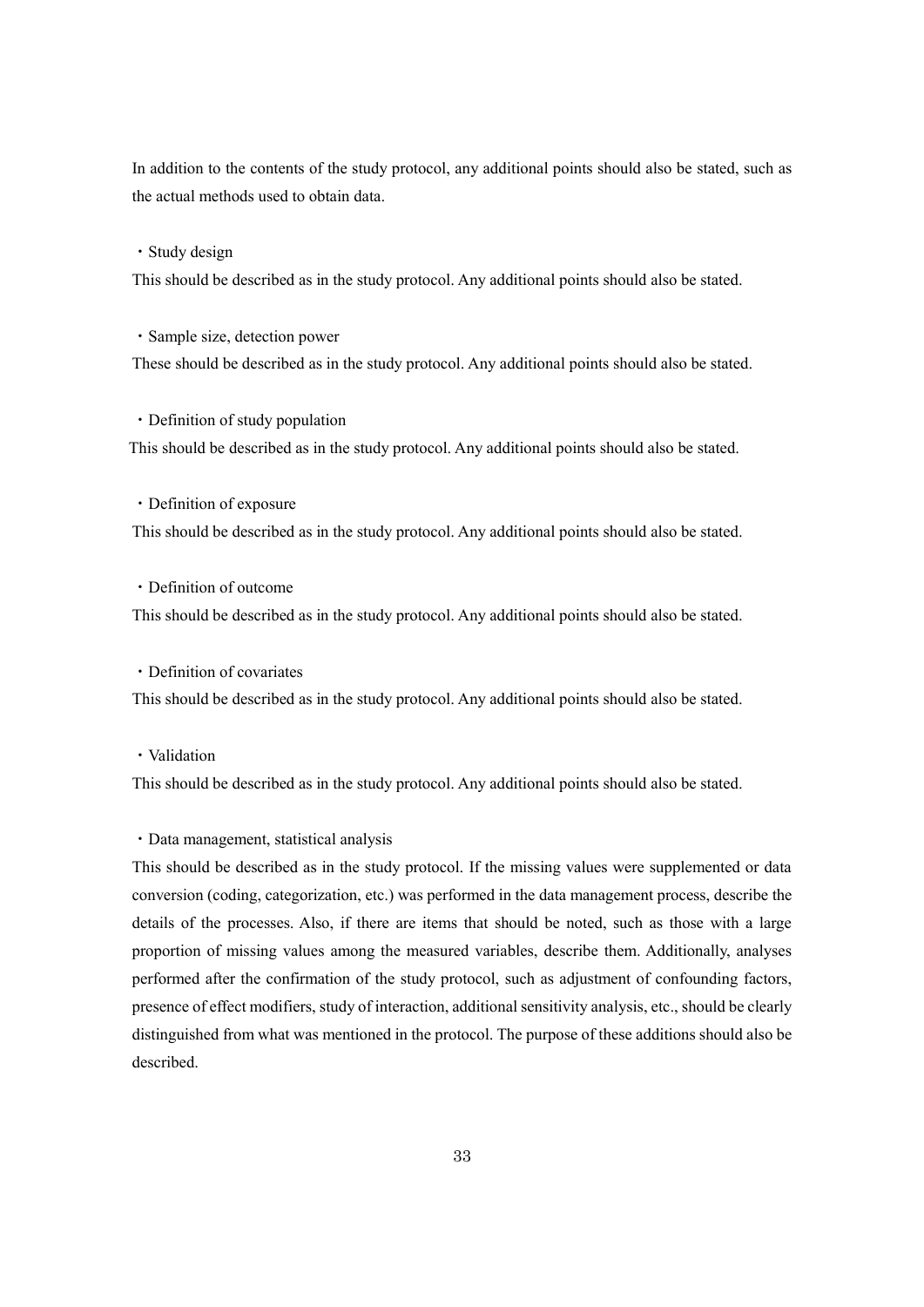#### ・Publication of results and method of publication

The publication schedule at the time of writing the report should be stated as in the study protocol.

## ・Protection of personal information, and ethics

Describe the method of handling personal information and any other ethical matters. If an ethics committee held discussions on the matter(s), describe the name of the committee, the name of organization in which the committee has been established, the review date, review results, and approval number.

## ・Conflict of interest, and ensuring transparency

These should be described as in the study protocol. Any additional points should also be stated.

## ・Study results

The number of people in the study population, number of people corresponding to the inclusion and exclusion criteria, sample sizes of exposure group and control group of interest, the number of people of cases and controls etc. should be stated. A flowchart is useful for showing each stage from identification of the source population to the analysis population.

The distribution of basic measured factors (population statistics, clinical, social factors, etc.) and covariates should be shown, so that it is possible to understand the characteristics of populations identified for analysis, e.g. the exposure group and control group, cases/controls, etc. If matching was performed in a cohort study, show the distribution of populations before and after matching, in order to indicate how the covariates in the two groups were balanced and aligned by matching.

For cohort studies, show the distribution of periods (follow-up period, exposure period) and number of the outcome incidence, and for case control studies, show the frequency of exposure, etc. Before showing the results of analysis using a model, show the results of crude analysis or stratified analysis by the main factors in tables and figures. In addition, show the 95% confidence intervals for the estimated measure of effect.

Clearly and distinctively show the results of primary, secondary, and sensitivity analysis. Additional analyses should be clearly distinguished from what was mentioned in the study protocol.

The report should show not only the results of the final model used for analysis, but also the details of the variable selection process. Describe all candidate variables, approach for selecting the variables, and the variables that were ultimately selected or not selected. If summary scores such as PS and DRS were used, list the variables used to estimate these scores and describe the method for estimating the scores.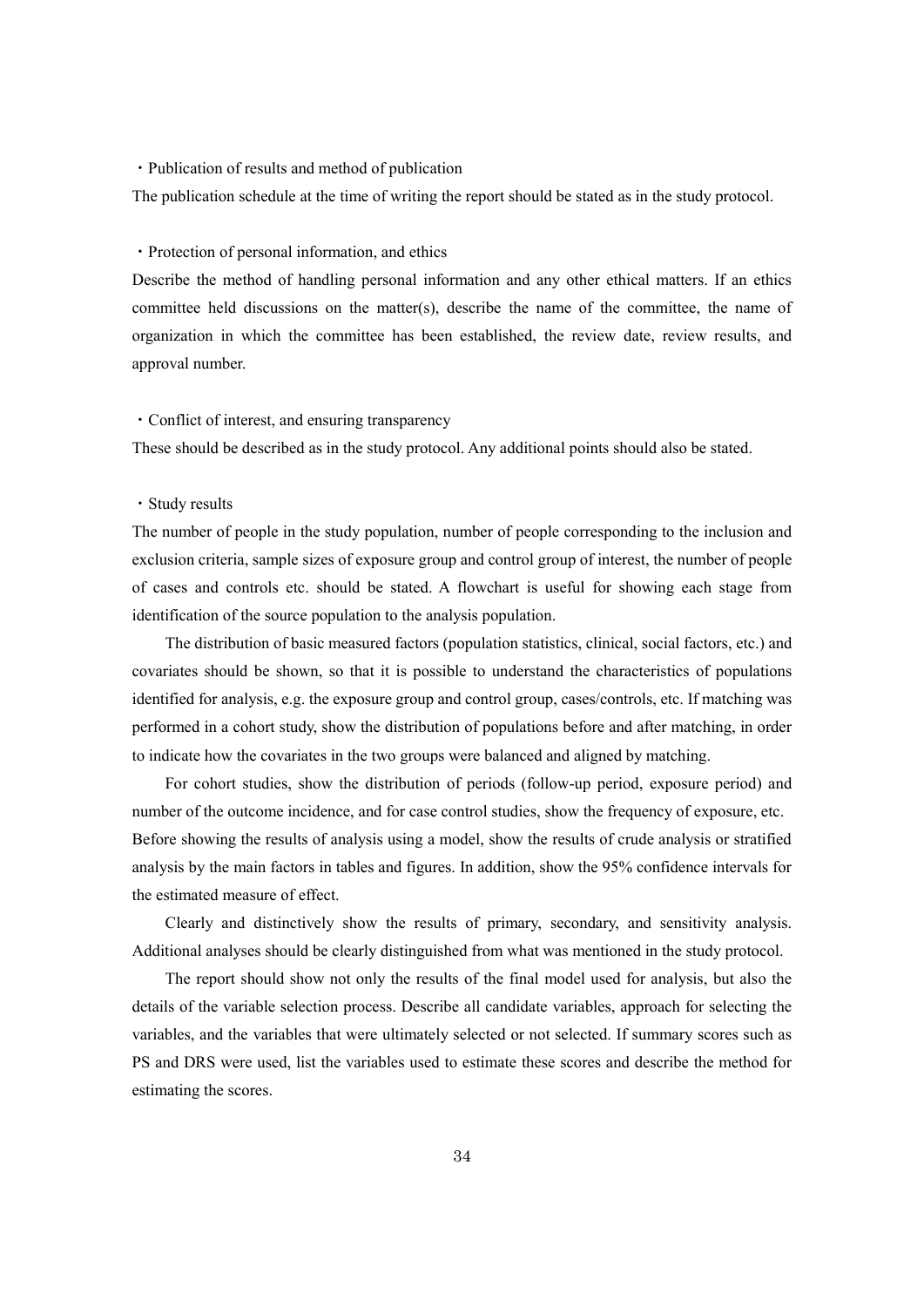## ・Discussion

Describe how the results obtained are interpreted from the point of view of the purpose of the study. There are no particular restrictions on how to structure this section, but the following sequences is one possibility: 1) Summary of the main results, 2) Comparison with results of previous studies, 3) Interpretation of results (including discussions related to influence of bias and unmeasured confounders), 4) Study limitations, including generalizability of the results, constraints on amount of information obtained and validity of information, and 5) Conclusion. All essential points should be included, not only those listed above.

・References

List the literature referred to in the study.

## <span id="page-35-0"></span>**6. Publication of study results**

In principle, the study results should contribute to the public interest, and it is desirable for researchers to explain the results to the general public in order to gain an understanding of the pharmacoepidemiological study. In addition, when publishing the contents of the study in academic journals, the contents of the report should be properly summarized so that there is no discrepancy between it and the publication. In order to avoid publication bias, it is recommended that the results are published even if negative study results are obtained with respect to study objectives or hypotheses.

## <span id="page-35-1"></span>**7. References**

- (1) Miquel Porta, Japan Epidemlological Association. Dictionary of Epidemiology, Version 5, 2010, 402p.
- (2) WHO. The Uppsala Monitering Centre. What Is a Signal? (http://www.whoumc.org/DynPage.aspx?id=115092&mn1=7347&mn2=7252&mn3=7613&mn4=7614), (Accessed on November 22, 2013).
- (3) Health Insurance Claims Review & Reimbursement Services. Receipt Processing System. (http://www.ssk.or.jp/rezept/index.html), (Accessed on November 22, 2013).
- (4) ISPE. Guidelines for Good Pharmacoepidemiology Practices. 4, 2007. (http://www.pharmacoepi.org/resources/guidelines\_08027.cfm), (Accessed on November 22, 2013).
- (5) Ministry of Education, Culture, Sports, Science and Technology, Ministry of Health, Labour and Welfare: Ethical Guidelines on Epidemiological Research.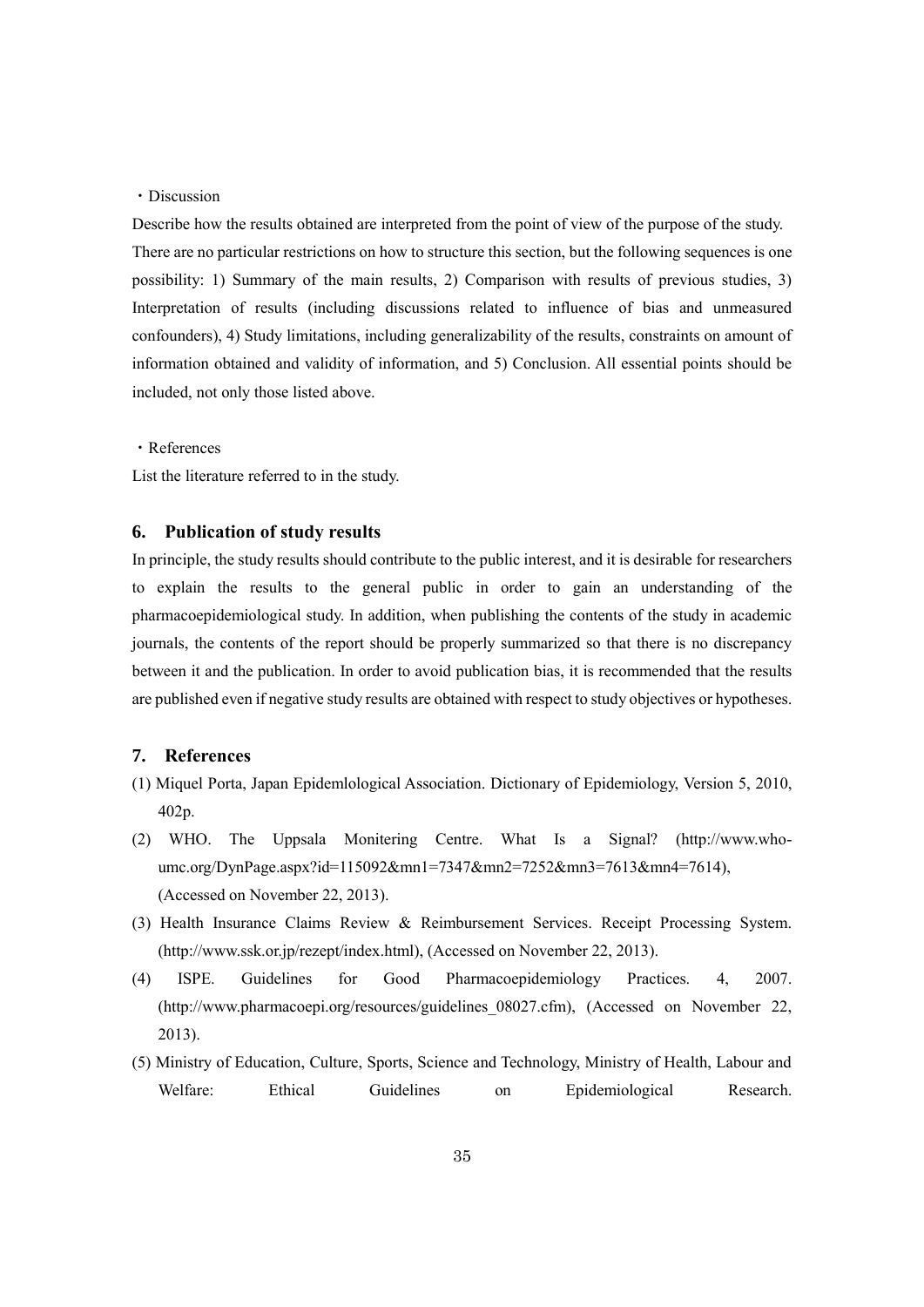(http://www.mhlw.go.jp/general/seido/kousei/i-kenkyu/sisin2.html), (Accessed on October 17, 2013).

- (6) ICH E2E Pharmacovigilance Planning. 2004.
- (7) Olaf M. Dekkers, Matthlas Egger, Douglas G. Altman, Jan P. Vandenbroucke. Distinguishing Case Series from Cohort Studies. Annals of International Medicine, 2012, vol. 156, p. 37-40.
- (8) Malcolm Maclure, Bruce Fireman, Jennifer C. Nelson, Wei Hua, Azadeh Shoaibi, Antonio Paredes, David Madigan. When Should Case-Only Designs Be Used for Safety Monitoring of Medical Products? Pharmacoepidemiology and Drug Safety, 2012, vol. 21(S1), p. 50-61.
- (9) Rothman, translated by Eiji Yano/Hideki Hashimoto, K J. Rothman's Epidemiology*.* First Edition, Shinoharashinsha Publishing Inc., 2009, 286p.
- (10) K. J. Rothman, S. Greenland, T. L. Lash. Modern Epidemiology. Third edition, Lippincott Williams & Wilkins, 2008, 758p.
- (11) Til Sturmer, Robert J. Glynn, Kenneth J. Tothman, Jerr Avorn, Sebastian Schneeweiss. Adjustments for Unmeasured Confounders in Pharmacoepidemiologic Database Studies Using External Information. Medical Care, 2007, vol. 45 (10 supl), p. S158-165.
- (12)Abraham G. Hartzema, Hugh H. Tilson, K. Arnold Chan. Pharmacoepidemiology and Therapeutic Risk Management. Harvey Whitney Books Company, 2008, 1050p.
- (13) P. Peduzzi, J. Concato, E. Kemper, et al. A Simulation Study of the Number of Events Per Variable in Logistic Regression Analysis. Journal of Clinical Epidemiology, 1996, vol. 49, p. 1373-1379.
- (14) Rubin, D. B. Estimating Causal Effects from Large Data Sets Using Propensity Scores. Annual International Medicine, 1997, vol. 127, p. 757-763.
- (15) Paul R., Donald B. Rubin. The Central Role of the Propensity Score in Observational Studies for Causal Effects. Biometrika, 1983, vol. 70, no. 1, p. 41-55.
- (16) Miettinen, O. S. Stratification by a Multivariate Confounder Score. American Journal of Epidemiology, 1976, vol. 104, no. 6, p. 609-620.
- (17) Wayne A. Ray, Katherine. T. Murray, Kathi Hall. Azithromycin and the Risk of Cardiovascular Death. The New England Journal of Medicine. 2012, vol. 366, p. 1881-1890.
- (18) Patrick G. Arbogast, Wayne A. Ray. Use of Disease Risk Scores in Pharmacoepidemiologic Studies. Statistical Methods in Medical Research, 2009, vol. 18, p. 67-80.
- (19) Robert J. Glynn, Joshua J. Gagne, Sebastian Schneeweiss. Role of Disease Risk Scores in Comparative Effectiveness Research with Emerging Therapies. Pharmacoepidemiology and Drug Safety. 2012, vol. 21(S2), p. 138-147.
- (20) Mary E. Charlson, Peter Pompei, Kathy L. Ales, C. Ronald MacKenzie. A New Method of Classifying Prognostic Comorbidity in Longitudinal Studies: Development and Validation.